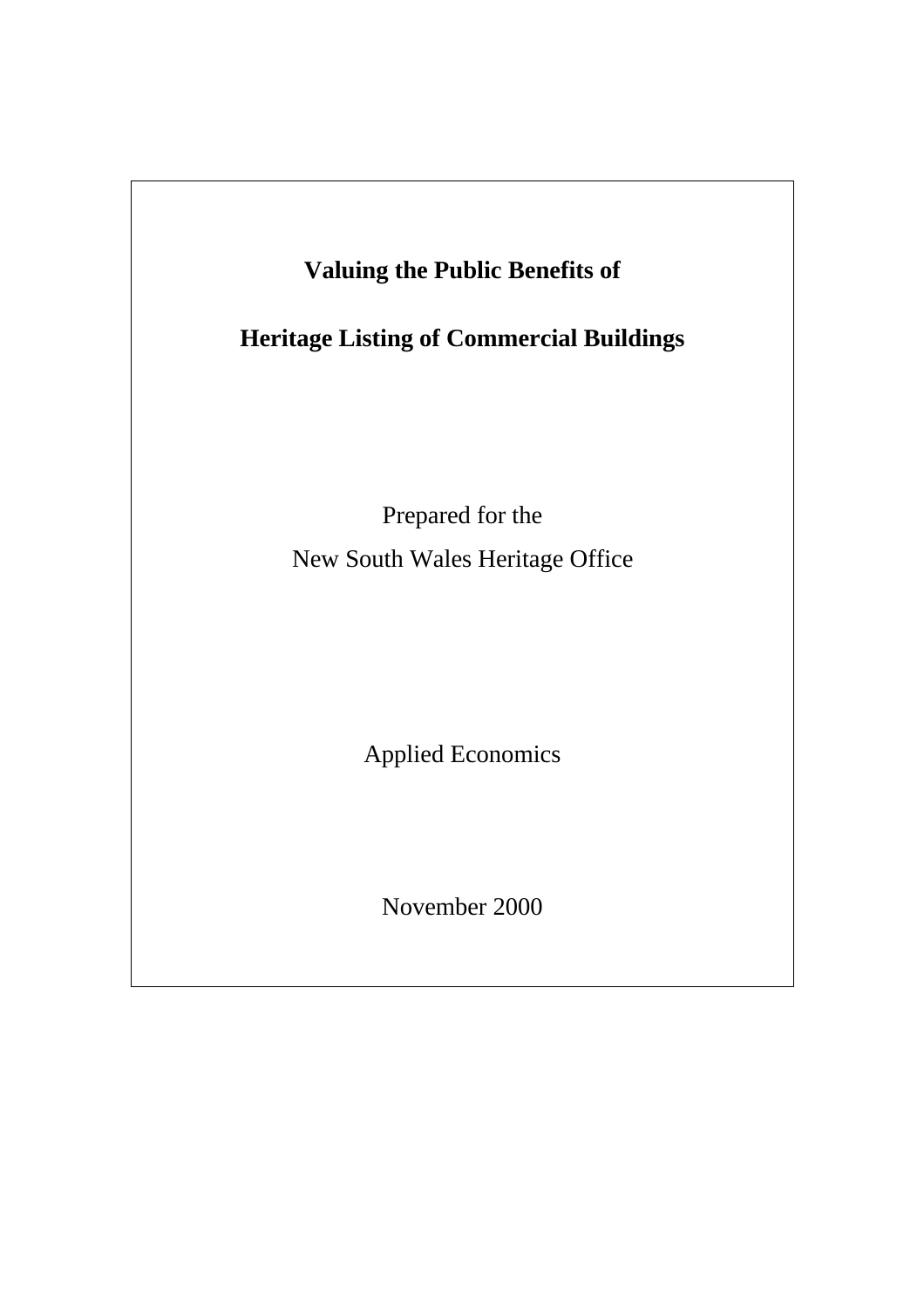#### **Acknowledgments**

We wish to thank Ian Kelly (NSW Heritage Office), Michael Collins (Australian Property Institute) and Anne Waugh (Sydney City Council) for their assistance in the development of this report. We are also grateful to Professor David Throsby for advice on recent literature on the economics of cultural heritage. However, the consultant is alone responsible for the views expressed in this report.

Dr.Peter Abelson Applied Economics P/L 101 Sussex Street, Sydney

November 2000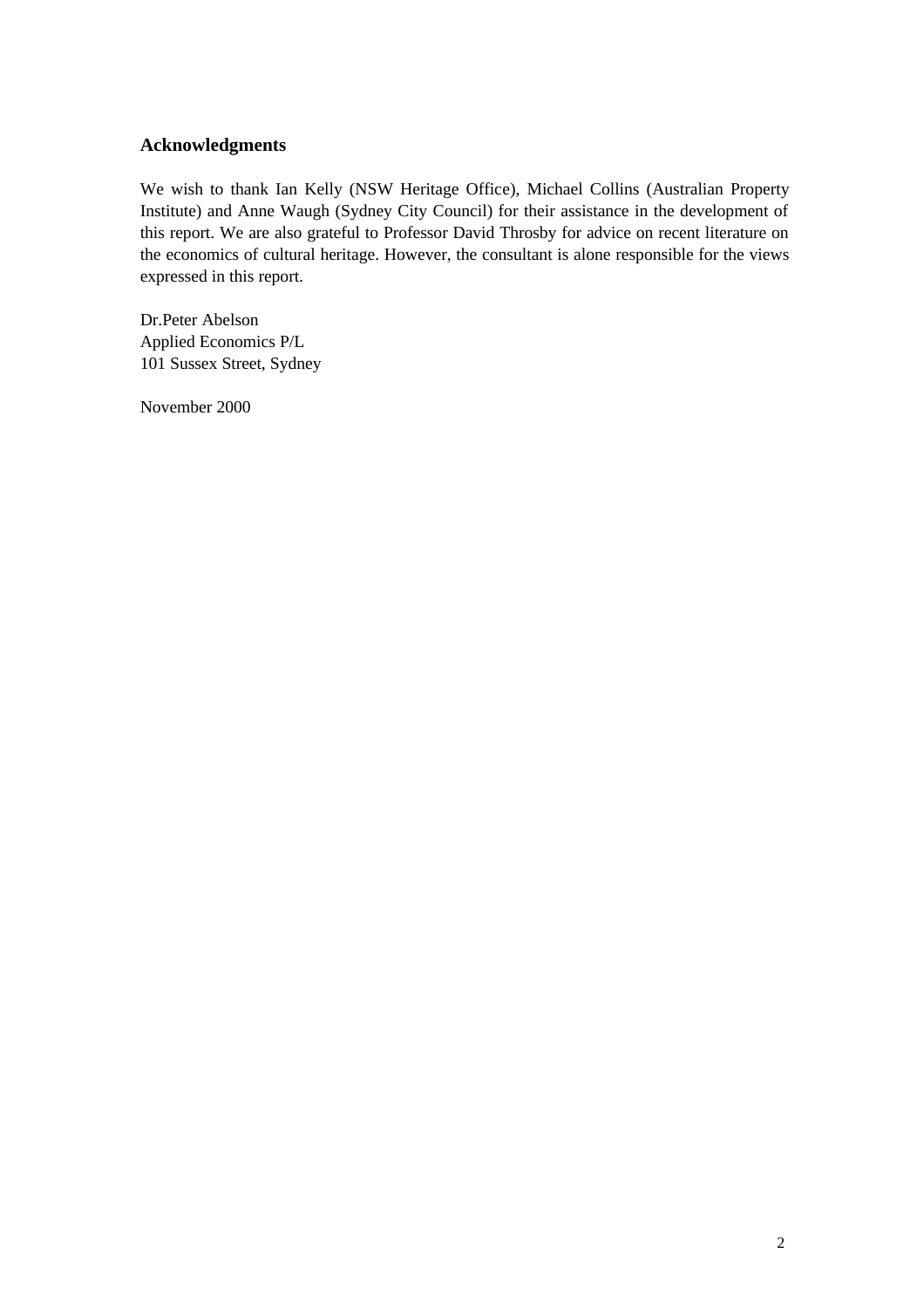# **Contents**

### Summary

| 1          | Introduction                                                           | $\overline{2}$ |
|------------|------------------------------------------------------------------------|----------------|
|            | Public Benefits of Heritage Buildings and Possible Valuation Methods   | 2              |
| 3          | Valuation Methods in more Detail                                       | 5              |
| 4          | Heritage Buildings in Sydney: Seven Case Studies                       | 10             |
| 5          | Conclusion: The Valuation of Heritage Buildings in Sydney              | 16             |
| References |                                                                        | 17             |
| Pictures   |                                                                        |                |
|            | The General Post Office, Martin Place (before and after redevelopment) | 19             |
|            | Westpac Bank, George Street                                            | 21             |
|            | Wales Building, Pitt Street                                            | 22             |
|            | Liner House, Bridge Street (when built)                                | 23             |
|            | Parcel Post building (Medina Apartments), Railway Square               | 24             |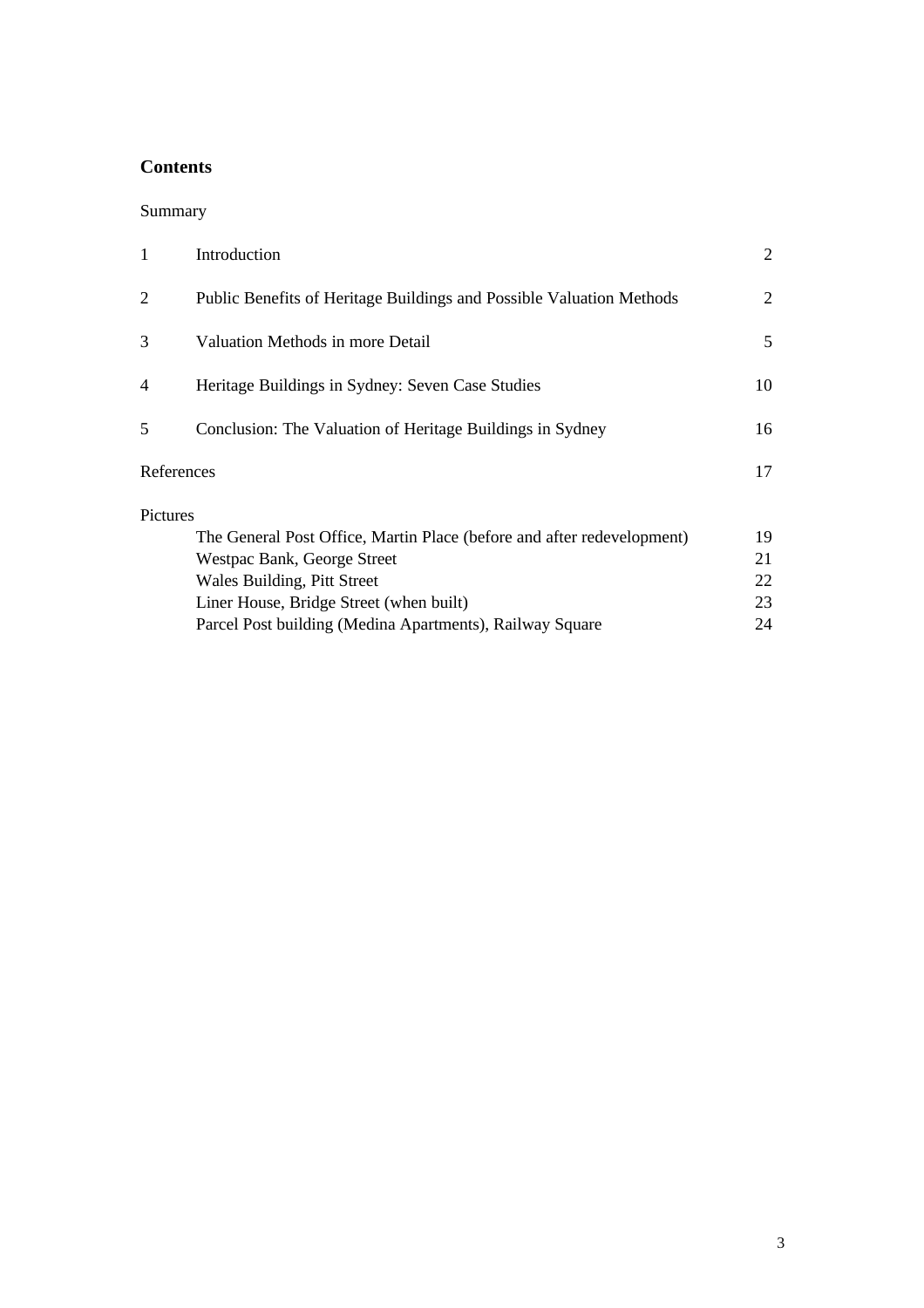#### **Summary**

The overall aim of this report is to contribute to the development of an objective and scientific approach to the valuation of heritage buildings. To this end, the report reviews the main public benefits of heritage listing of commercial buildings and the main methods of valuing these benefits. It then examines the application of these valuation methods to seven listed properties in Sydney.

An initial aim for the consultancy was the production of guidelines for the preparation of information about the public benefits of individual heritage buildings, which would assist consent authorities in assessing such information for practical decision-making purposes.

However, the report finds that there is no simple method for valuing these public benefits. The report recommends that, if government wishes to examine the public benefits of a heritage building and the consequences for public decision making, government should carry out a staged research program along the lines outlined below.

The main public benefits of a heritage building are benefits to businesses and residents in the precinct, to tourists and other visitors to the area, and to the general public who may appreciate the cultural ambience but rarely, if ever, visit the area.

The main potential methods for valuing these benefits are stated preference surveys, hedonic property valuation and travel cost studies, and economic impact analysis. However, economic impact analyses provide estimates of heritage and related expenditures and do not measure the value of heritage. Property value and travel cost studies have limited practical application for heritage valuation purposes. Only stated preference techniques have much general application and these techniques require very careful implementation and considerable resources.

These general observations are confirmed by detailed analysis of the valuation issues that arise for seven heritage listed commercial buildings in Sydney. These are the General Post Office, Martin Place; Westpac Bank, 341 George Street; Wales House, Pitt Street; Liner House, Bridge Street; Parcel Post office / Medina Apartments, Railway Square; the Strand Arcade, George to Pitt Street; and 60 Macquarie Street, Parramatta.

Despite their evident heritage values, no valuation method can provide a quick objective valuation of their public benefits. Two important reasons, but not the only ones, are that the valuations of individual buildings depend on the information provided to the respondent and on the relationship between the individual building and the precinct in which it is located.

If the government wishes to obtain community valuations of the public benefits of heritage buildings, the report recommends a staged approach using the contingent valuation method. This would involve a significant number of in-depth focus groups, an extensive large-scale pilot household survey, and then the household survey itself. Each stage would be carefully planned and reviewed. To achieve credible results, the whole process could take two years.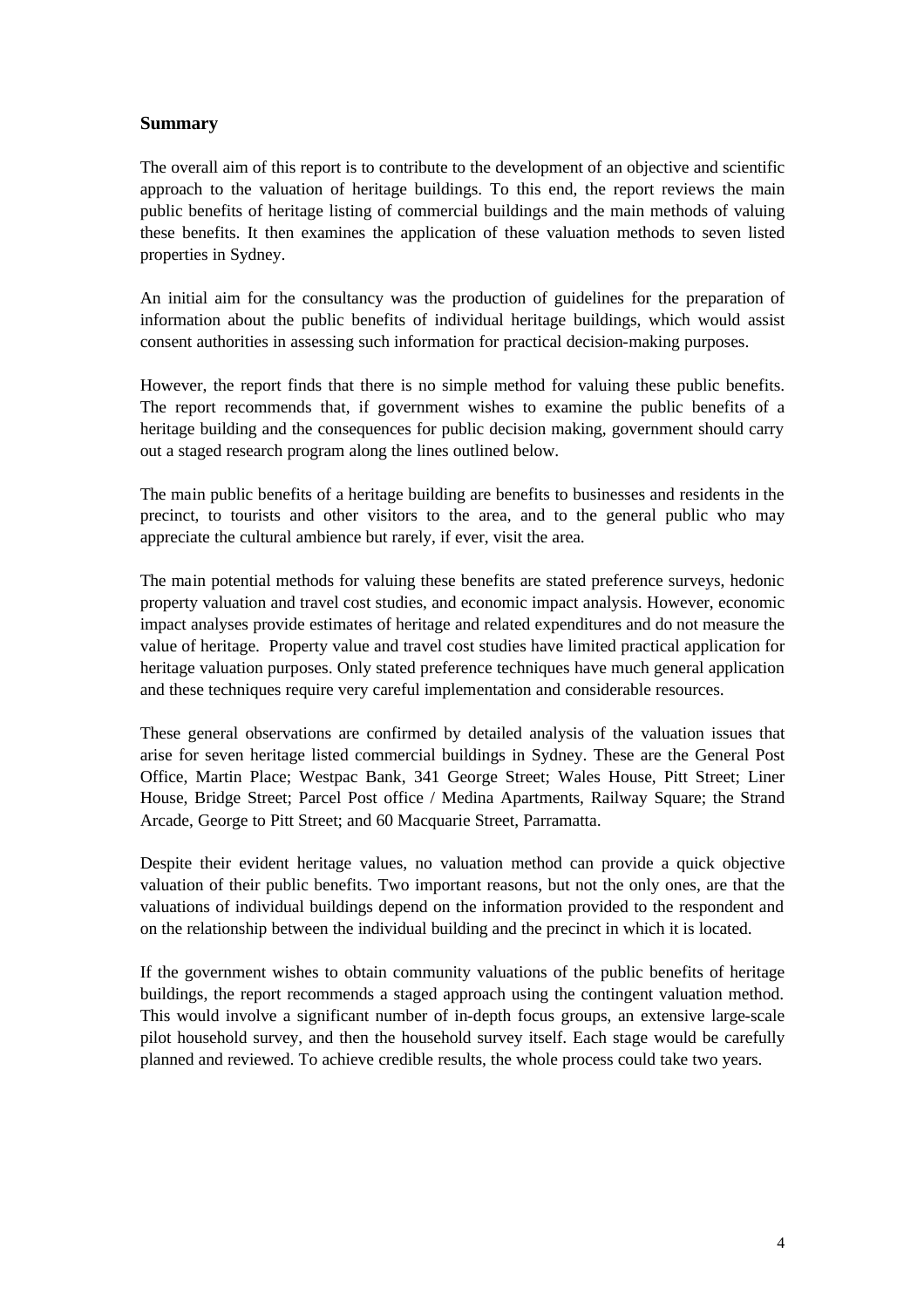### **1 Introduction**

This report examines how the public benefits of heritage listed commercial buildings in a large city can be valued for practical purposes. The aim is to elicit the value of the heritage component rather than to value the whole building. There is an extensive literature on how to value heritage and related goods such as culture and the environment. However few studies have attempted to estimate the public value of heritage and these few applications deal almost exclusively with standout heritage items. Little attention has been given to the important issue of how to value individually the many heritage buildings that contribute to the urban mosaic in many cities.

The report starts with a discussion of the nature of the public benefits of heritage buildings and possible valuation methods, including stated preference, travel cost, hedonic property values and economic impact analysis. The third section examines these valuation methods in more detail and concludes that some form of stated preference analysis is the most suitable valuation method for most purposes. However, we also note some significant limitations of stated preference methods.

The fourth section of the report outlines the heritage environment in Sydney and describes seven listed buildings for which the New South Wales Heritage Office asked Applied Economics to estimate a public value. This turns out to be an ambitious request. The last part of the report discusses how methods for valuing these buildings might be developed.

#### **2 Public Benefits of Heritage Buildings and Possible Valuation Methods**

What are the public benefits of a heritage building? In one sense, all benefits are private because all benefits accrue ultimately to individuals. However, there is a common distinction in economics—that between internal and external impacts—on which we draw here. In the case of heritage buildings, the internal impacts are those experienced by the owners and users of a building. These internal effects we will refer to as private benefits or costs. In practice most private benefits (and costs) of a heritage building accrue to the owner who can charge occupiers or visitors for use of the property. These private effects are an important part of the whole picture of heritage impacts, but they are not the main concern of this report.<sup>1</sup>

The public benefits of a heritage building are the external benefits that cannot be appropriated by the owner. These may include benefits to:

- owners of other commercial properties in the precinct,
- owners of residential properties in the precinct,
- tourist visitors to the area (i.e. those who visit the precinct for the prime purpose of tourism),
- other visitors to the area (i.e. those who are in the area for working, shopping or other purposes),
- the general public (people who value a heritage listed building who neither own a local property nor visit the area).

<sup>&</sup>lt;sup>1</sup> Another consultant, Col Dominy, is examining the private costs and benefits of the seven buildings listed in this paper.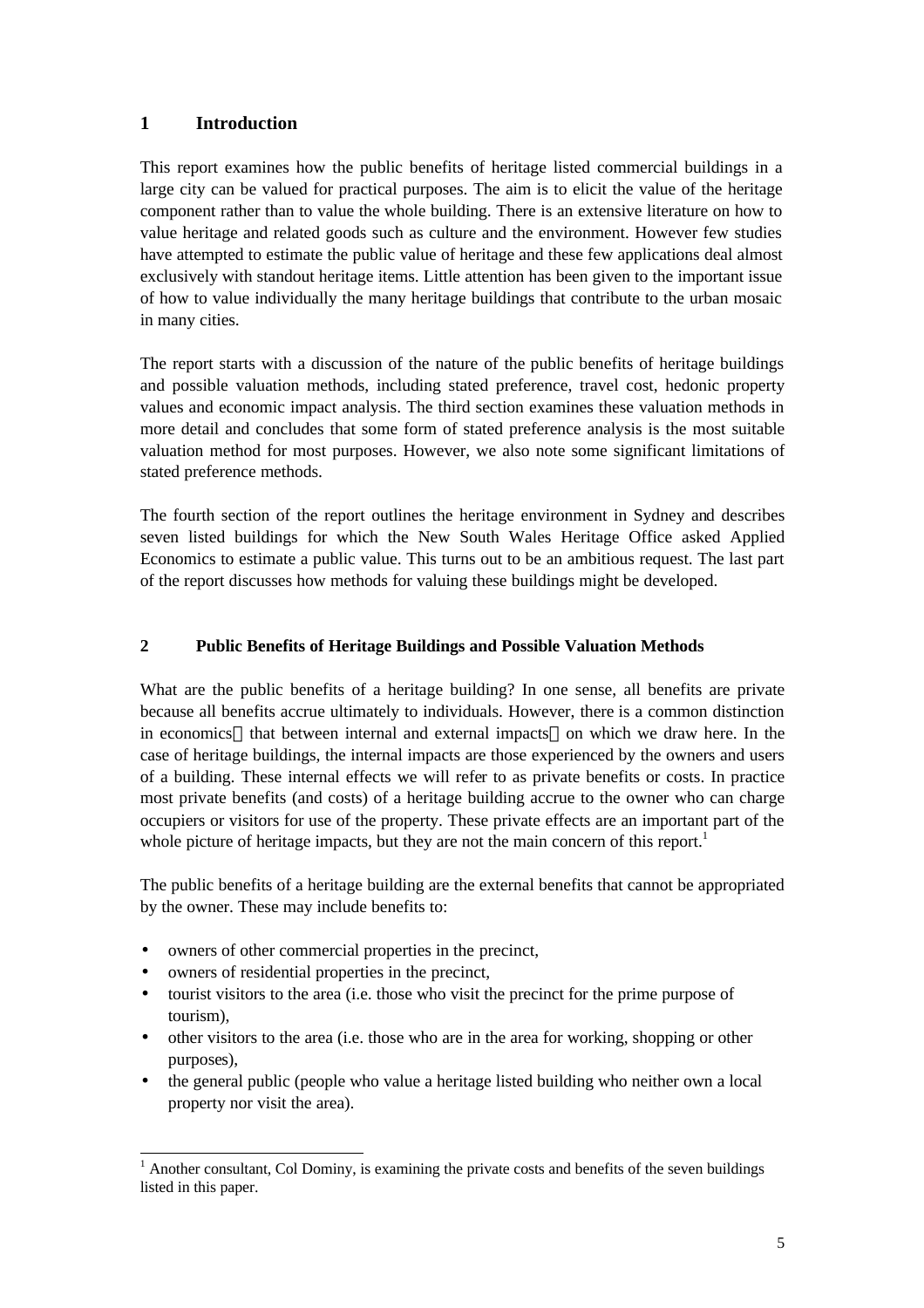The external benefits are especially significant for listing a heritage building. If the private benefits of heritage are large enough, the owner will generally retain the heritage building or at least the essential heritage features.<sup>2</sup> Thus, these external (public) benefits provide the main justification for a heritage listing.

Note also that these five sets of benefits have a common feature: they depend on the values that individuals attach to the heritage property itself. In other words they are based on consumption values. They do not include parties who may benefit from the renovation and maintenance of heritage buildings. Many producer groups (including specialised construction firms, as well as some professionals, skilled tradespeople and unskilled workers) may benefit from the creation of extra work in the heritage sector. Moreover, in so far as these groups gain extra income from this work, there may be multiplier income and employment benefits. Heritage listing may also affect government income (positively or negatively).

In a full cost-benefit analysis, the net benefit of any public policy decision is the sum of consumer and producer surpluses. Equivalently, this is the sum of private plus public benefits less costs. It follows that, if a heritage listing does increase the incomes of workers in this sector, this increase would be part of the net benefit of the policy decision. However, heritage listing is generally driven by consumer valuation of heritage rather than by producer surpluses. Moreover, as discussed in section 3, it is important to distinguish between the justifiable inclusion of producer surplus in a cost-benefit analysis and the inflated claims of economic benefits that frequently arise in economic impact analyses. Accordingly, this report focuses mainly on the benefits listed in the five dot points above.

Before we line up the valuation methods that quantify these benefits, a brief note too on the principle of economic valuation. In economic evaluation, the value of a benefit is the maximum amount of money that someone is willing to pay for a benefit and not be any worse off than before.<sup>3</sup> For business, the implication is straightforward: the increase in income is the measure of benefit. For consumers, valuation is more complicated because the maximum amount that someone is willing to pay for something is often a notional concept rather than a directly observable expenditure.

There is an additional complication if someone loses some property, or simply a property right. In this case, the standard economic principle is that the value lost is the minimum that the owner of the property or property right would be willing to accept for the loss and be no worse off than before.<sup>4</sup> This willingness to accept value (for a loss of property) may be much higher than the willingness to pay value (for a gain of the same property). There is an extensive literature on when to use willingness to pay values or willingness to accept values. Notwithstanding general acceptance of the concept of willingness to accept values, most valuations in environmental, cultural and heritage studies are willingness to pay valuations for three reasons. The most influential reason is that willingness to pay values, though often difficult to estimate, are a great deal easier to estimate than willingness to accept values. Second, for small expenditures, there tends to be little difference between willingness to pay

l

 $2$  The qualifier 'generally' has to be added because not all property owners would retain heritage features even if they were profitable, either because the owner held a different view of the market or because of an owner preference for a new building.

<sup>&</sup>lt;sup>3</sup> This is known as the principle of 'compensating variation'. There are alternative measures of benefit, but this is the most common one.

<sup>&</sup>lt;sup>4</sup> This is also part of the principle of compensating variation. The common feature of the principle is that each individual should be as well off after a change in policy as before it.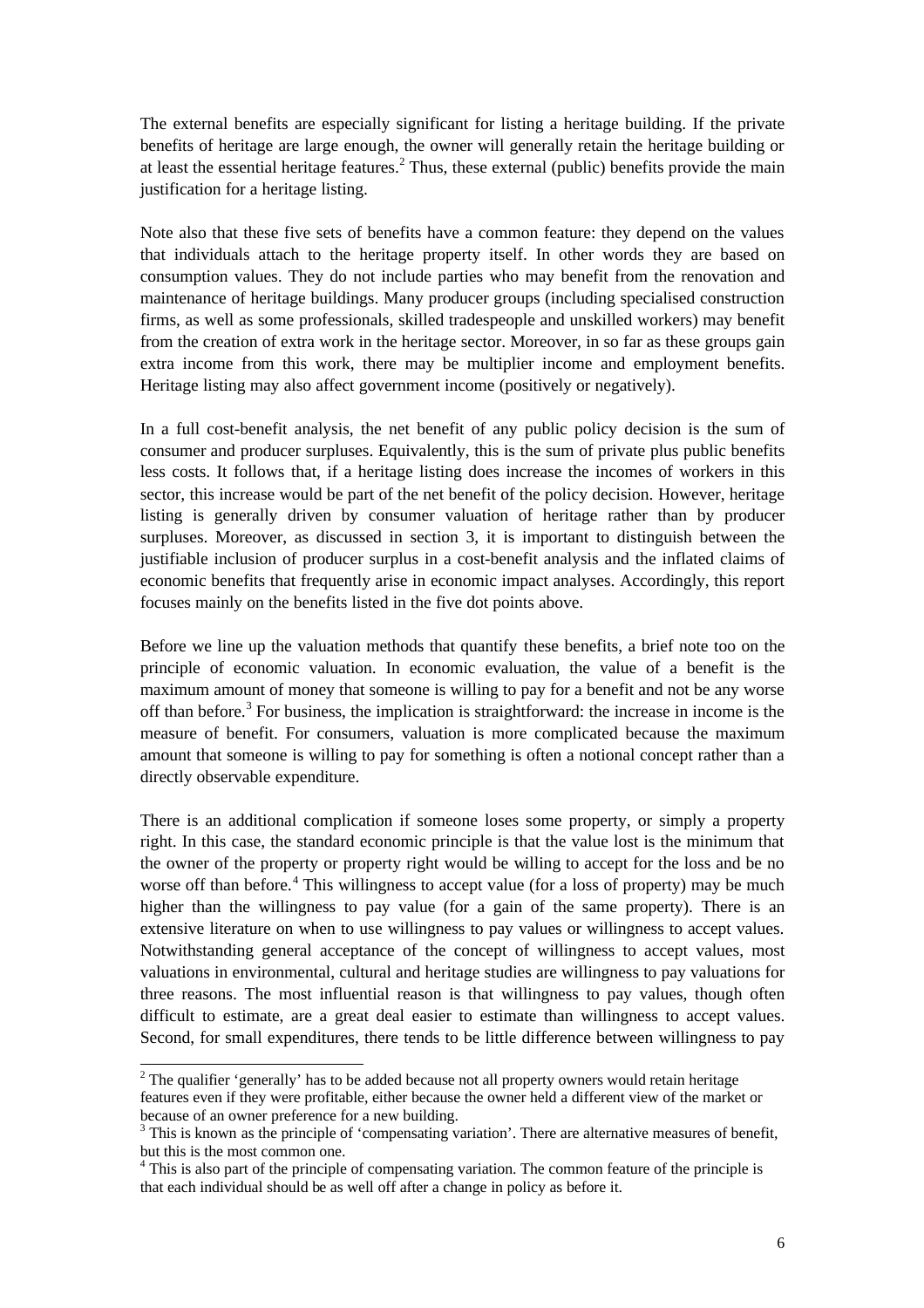and to accept values. Third, the allocation of property rights for public goods is not always clear. People have a right to enjoy old buildings, but they also have a right to new ones. Accordingly, but not without some reservations, this report focuses on willingness to pay methods of valuation.

What valuation methods, then, may be used to estimate values for the five benefits listed in dot form above?

**Benefits to owners of other commercial properties in the precinct**. These benefits can be estimated directly in two main ways: (a) by estimates of changes in the income of local property owners over time discounted to the present or (b) by estimates of changes in the capital or rental value of the properties. If changes in rental values are estimated, these too should be converted to present values. The present value of estimated income or rent streams should provide equivalent capital values.

Alternatively, local property owners may be asked how much they would be willing to pay for conservation of a local heritage building. As discussed in section 3, this question can be asked in several ways. In this report, this approach is described as the *stated preference* method. This distinguishes this general valuation approach from *revealed preference* methods that derive valuations from observations of behaviour in either market or non-market situations.

**Benefits to owners of residential properties in the precinct**. These benefits should be reflected likewise in rental or capital values of local residential properties. Again, local property owners can be asked how much they would be willing to pay for conservation of a local heritage building

**Benefits of tourist visitors to the heritage building or precinct**. Tourists may gain more pleasure from their visit as a result of the enhanced environment. Some of these benefits may show up in increased expenditure and therefore in increased revenues of local property owners. But some benefits will accrue to tourists as consumer surpluses (the difference between what tourists are willing to pay for the experience and the prices they actually pay). These benefits can be estimated in two main ways. One is the travel cost method. This method derives estimates of the consumer surpluses of tourists from an analysis of travel expenditures. The other method is again the stated preference approach—asking tourists what they would be willing to contribute to conserve a heritage building.

**Benefits of other visitors to the heritage building or precinct.** Other visitors to the area may also gain enhanced pleasure from the existence of a heritage building although the experience is quite incidental to the purpose of the visit. In this case, asking these visitors what they would be willing to contribute to the conservation of a building is the only way in which their valuations can be elicited.<sup>5</sup> The travel cost method cannot be used for such an incidental experience.

**Benefits to the general public (non-use or existence benefits)**. Some people may value a heritage renovation even without owning local property or visiting the area as tourists. The only way to value non-use benefits is by one or other stated preference method. Of course,

<sup>&</sup>lt;sup>5</sup> Workers in a heritage precinct may not receive a benefit because in a competitive market they would receive lower wages and all the benefits would do to the property owner.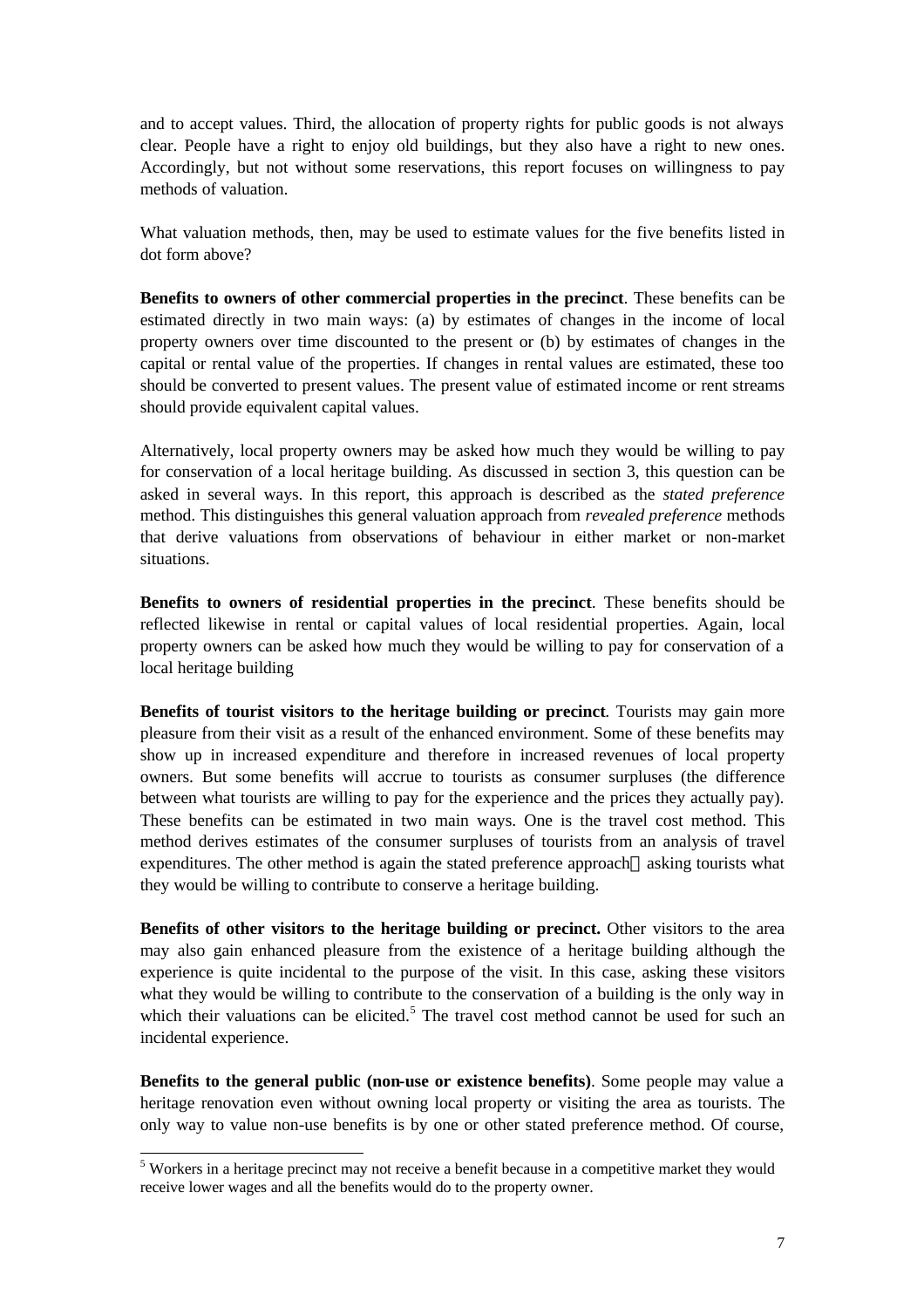identifying the appropriate population to survey (be it local, regional, national or international population) is complicated when there is no revealed preference behaviour, but this is a problem with this category of benefits, not with the use of stated preference valuation methods.

Table 1 summarises the main possible valuation methods for each form of public benefit. It turns out that there are four main methods: the net income or property value method, the travel cost method, and the stated preference method (and its various sub-methods). The only method that can be used for all forms of public benefit is the stated preference method, which is one reason why it is often the preferred approach.

| Tabie T<br>I QUIL DEIIEIUS ANU I OSSIDIE VAIDAUON MEUTOUS |                                                 |  |  |  |  |
|-----------------------------------------------------------|-------------------------------------------------|--|--|--|--|
| Public benefits                                           | Possible valuation methods                      |  |  |  |  |
| Local commercial properties                               | Net income, property value or stated preference |  |  |  |  |
| Local residences                                          | Property value or stated preference             |  |  |  |  |
| Tourist visitors to the precinct <sup>a</sup>             | Travel cost method or stated preference         |  |  |  |  |
| Other visitors to the precinct <sup>b</sup>               | Stated preference                               |  |  |  |  |
| The general public <sup>c</sup>                           | Stated preference                               |  |  |  |  |
|                                                           |                                                 |  |  |  |  |

(a) People visiting the site or precinct primarily as tourists.

(b) People visiting the site or precinct for any non-tourist purpose.

**Table 1 Public Benefits and Possible Valuation Methods**

(c) People who value the site or precinct but who do not own property in the precinct and who do not visit the site. These benefits are sometimes called non-use benefits.

#### **3 Valuation Methods in more Detail**

Estimates of the **net income** impact of a heritage building on local commercial properties require data on revenues and costs of these properties with and without the local listed heritage building. This is rarely practical for individual properties. It might occasionally be possible to estimate the net income effect for a precinct based on aggregate precinct expenditure and costs (for example for the Rocks area in Sydney). However, we are not aware of any such studies. Indeed, heroic assumptions would be required to identify the effects of heritage listing on *net* precinct income. More often, studies focus on aggregate expenditure and ignore costs of any kind (see below) which is a different kind of valuation approach and usually an incorrect one.

The **property value (hedonic pricing) method** is more promising. This method analyses how specific attributes of goods, such as the heritage aspects of a building, are valued. Essentially, the analyst compares the prices of houses with different characteristics (size of land, number of rooms, distance to the CBD, quality of view, and so on). Using multiple regression analysis, it is possible to show how house prices change with variations in these characteristics. Real estate agents may also be able to identify the value of specific characteristics, but their judgements are unreliable because the comparisons on which they are based are usually weakly defined.

There have been several studies of the impacts of heritage listing on property values. Hough and Kratz (1983) found that new office buildings with architectural awards in Chicago attracted a significant price premium, but that older heritage buildings did not (possibly because of a partial loss of property rights). Moorhouse and Smith (1994) found that house prices in Boston were significantly affected by architectural styles (Neo Grec, Italinate,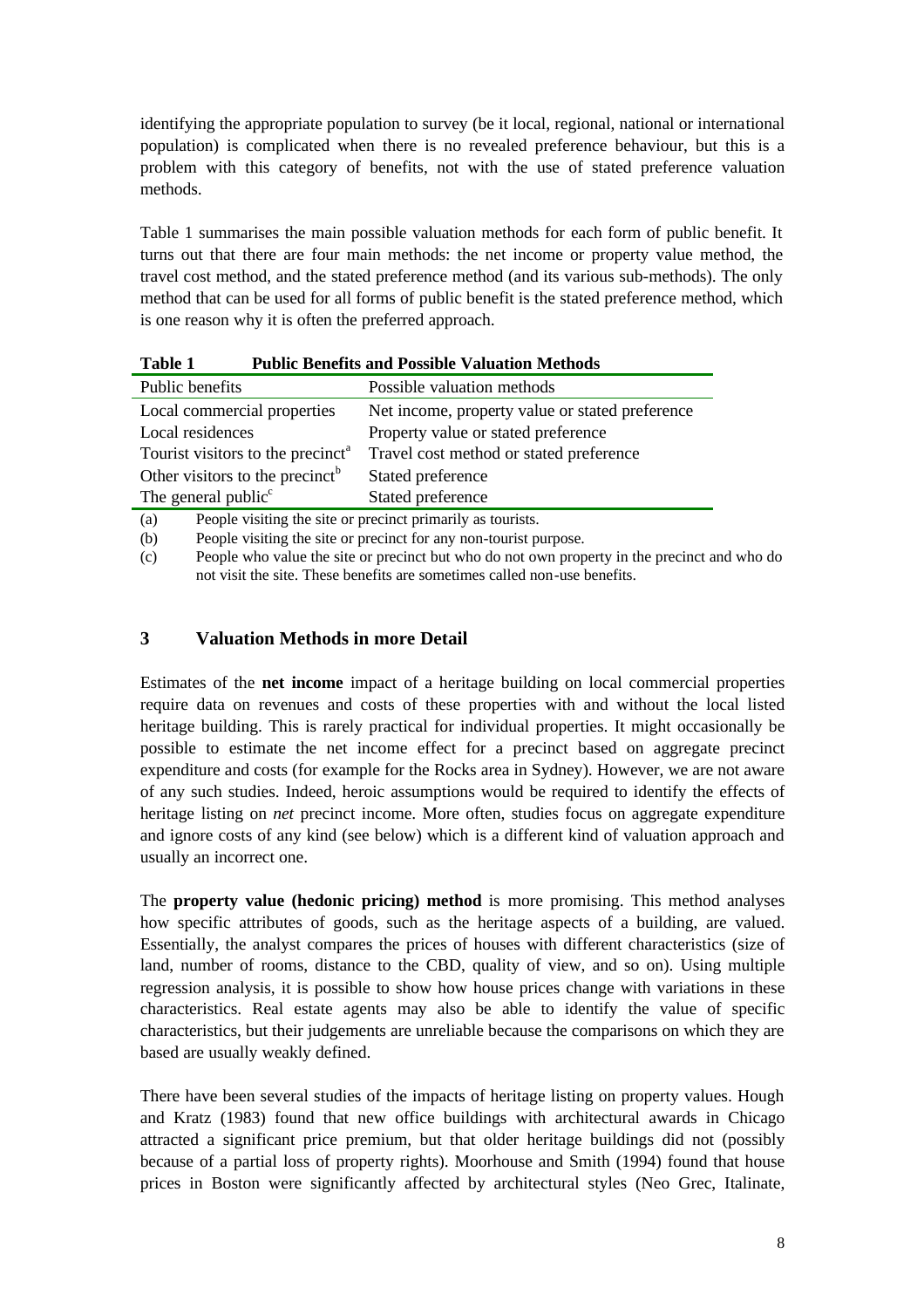Victorina Gothic and so on) but that rows of houses with similar styles of any kind tended to sell at a discount. In Sydney, Penfold (1994) found that house prices in conservation areas rose at a similar rate to house prices in other areas.

However, the hedonic price method is generally of little use for our purpose—to estimate the impact of a heritage listing on the value of other local commercial or residential properties. These values are affected by many variables. Our fieldwork in Sydney indicated how difficult it would be to isolate the effect of a heritage building on other properties, especially commercial properties. None of the hedonic price studies cited above, or other studies that we have seen, attempt to estimate the external price impacts of a heritage building. Hedonic pricing is generally data intensive. Moreover, the method is difficult to apply ex-ante before a major property is heritage listed.

The **travel cost method** is based on the observation that visits to a site tend to fall with distance (trips costs) to the site. Data on trip visits and costs can be used to generate a demand curve for the site, i.e. a schedule that shows the number of people who would be willing to pay various prices for access to a site. The classic procedure is to establish the number of per capita visits per zone as a function of transport costs and then, through a series of fictitious prices, to estimate the demand curve. Martin (1994) used the travel cost method to estimate the demand for museums in Quebec,

However, the travel cost method has two significant limitations. It is very difficult to apply when trips have multiple purposes because the attribution of the costs of travel becomes arbitrary. Also a major component of trip costs is the cost of travel time which is difficult to value. In addition, the travel cost method requires substantial data. Finally, in common with other revealed preference measures, preferences are revealed only after a heritage building is renovated. Decision makers need data before renovation, when the listing decision has to be made.

There are three main forms of **stated preference approach**: the contingent valuation method, stated choice and referenda. In **contingent valuation** studies, people are asked what they would be willing to pay for a specified good. The form of the question varies. Sometimes people are asked an open-ended question: what they would be willing to pay without any guidance as to a possible figure? In other cases, respondents are presented with a range of possible payments to chose from. In still other cases, respondents are presented with a figure and invited simply to say yes or no.<sup>6</sup> In **stated choice** studies, people are invited to chose between nominated options, nearly always including a monetary element in one or more options. The analyst can then work out the implied monetary tradeoff. In **referenda**, voters may be asked to approve a certain expenditure or policy. In Colorado, for example, people have been asked a series of referendum questions in which voters are asked whether they would rather have a lump dollar amount added to their taxes or a particular type and amount of a public good (Kling et al, 2000). Of course, both stated choice and referenda involve choices. The main difference between them is that a stated choice study is often hypothetical and, in any case, not binding, whereas a referenda may be binding.

l

<sup>&</sup>lt;sup>6</sup> This is known as single-bounded dichotomous choice. Sometimes a follow-up question is asked. If a respondent answers 'yes' to the first question, he/she is given a higher price to respond to. If 'no', he/she is given a lower price to respond to. This is known as double-bounded dichotomous choice.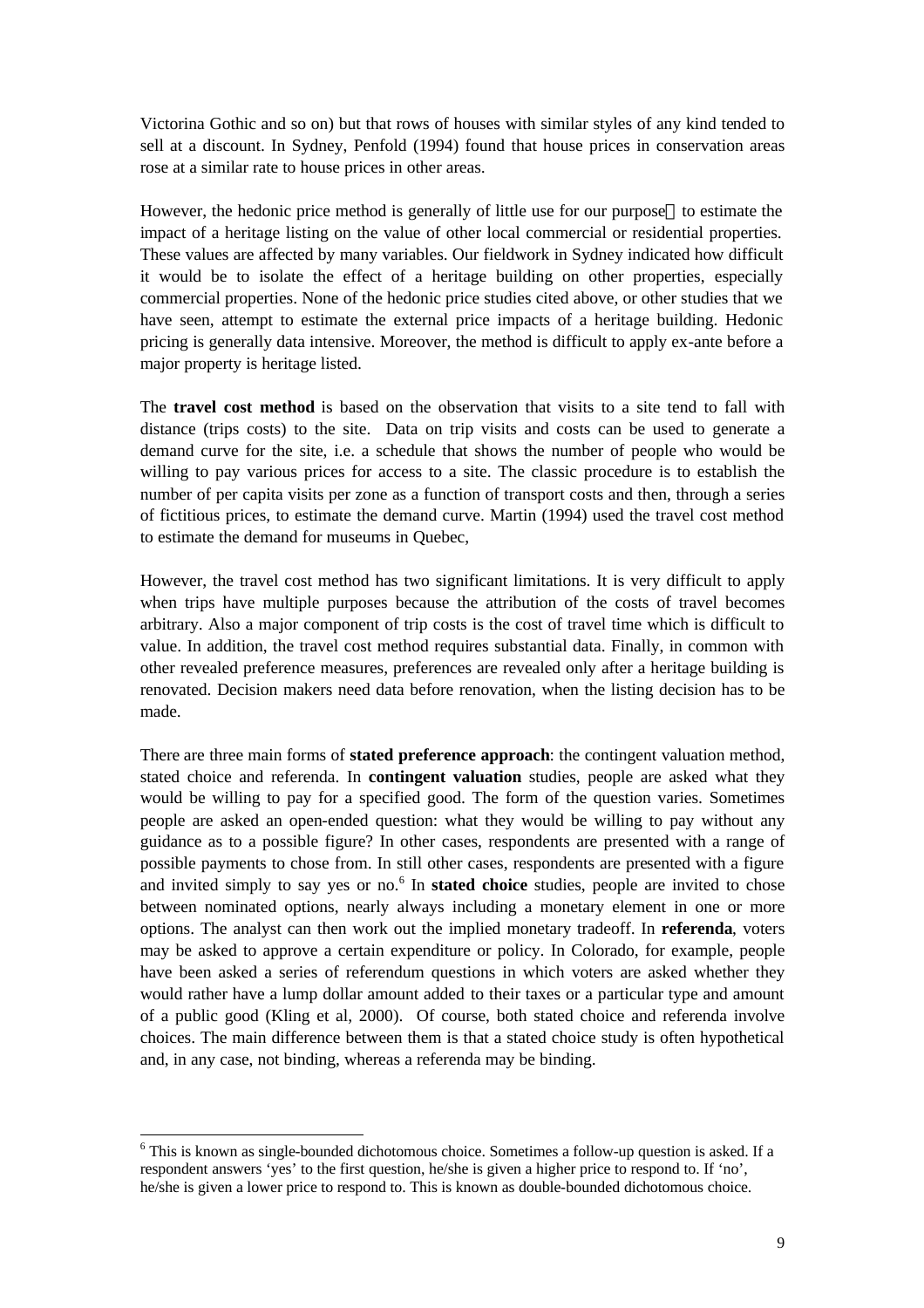Of these three stated preference approaches, the contingent valuation (CV) method has been the most commonly used for valuing culture and heritage, although the number of case studies is still small and the studies are recent. Hansen (1997) describes a CV study of willingness to pay for the Royal Theatre in Copenhagen. The aim was to estimate the total value of the Royal Theatre to the Danish population and to determine whether the value of the Royal Theatre's non-market benefits could justify the public grants given to the theatre. The sample comprised 1843 interviews by telephone. Two question formats were used: direct open-ended questions and 'spend more – the same – or less' questions. Half the sample was told that all Danes pay on average \$16 a year to the Theatre through taxes. The results indicated that the Danish population is willing to pay for the theater subsidy. Although theatre goers were willing to pay more than non-theatre goers, the latter (70 per cent of the population) were also willing to contribute significantly to the theatre. The main concern about the survey was the sensitivity of responses to information provided about the size of the current subsidy. Respondents who were told the subsidy had a lower willingness to pay than respondents who were not told. Hansen concludes that the CV method worked well for this well-known Danish icon. However, he considers that method is too resource intensive and expensive, and the results too uncertain, to be employed routinely on less high profile activities.

Pagiola (1999) reports a CV study of the value of cultural heritage assets in Split, a UNESCO listed World Heritage City located on Croatia's Dalmation coast. Much of the historic part of the city is in very poor state and in urgent need of repair. It is anticipated that the costs of repair would be at \$12.0 million (the figures in this study are in US dollars). Some of these costs would be recovered in the development of commercial space. However, there would also be substantial benefits to residents and visitors and to others (non-use benefits). Hedonic price methods were considered but not adopted because the property market in Split was too thin and regulated and because it would not provide information before a decision was made about the benefits of the investment after it had been implemented. The travel cost method was rejected because it would not measure the benefits of residents, people visit Split for many reasons, and it would not pick up the expected benefits after the heritage was renovated. For the CV study, the sample included 400 tourists and 100 residents. Tourists were asked if they would pay a specified tourist tax (four different levels were used). Residents were asked if they would vote for a specified annual tax in a referendum. In both cases, four different levels of tax were specified for different respondents.<sup>7</sup> The mean tourist WTP figure was \$44; the mean resident WTP amount was \$168. The estimated total present value of the benefits was about \$60 million, providing a net present value in the order of \$48 million. Pagiola concludes that the results are robust. But he warns that they are site specific and that they cannot be transferred directly to other sites.

Still in Europe, Cuccia and Signorello (2000) undertook a CV study to estimate the willingness of visitors to pay for visiting Noto, a city in the south of Sicily that is famous for its built cultural heritage. The heart of its heritage is in two main streets that are no longer the centre of daily life. In a similar study design to Pagiola (1999), 560 tourists were asked whether they would be willing to pay for access to the historical centre, with a follow-on question depending on their first answer. Ninety respondents (16 per cent of the sample) indicated that, on principle, they would be unwilling to pay any price for access. The results indicate that both Italians and other nationalities are willing to pay an average entry fee of about \$8 (Australian). This seems a rather low figure. However, apart from the issue of

<sup>&</sup>lt;sup>7</sup> In each case, the double-bounded dichotomous choice method was used, with respondents given follow-up figures to respond to.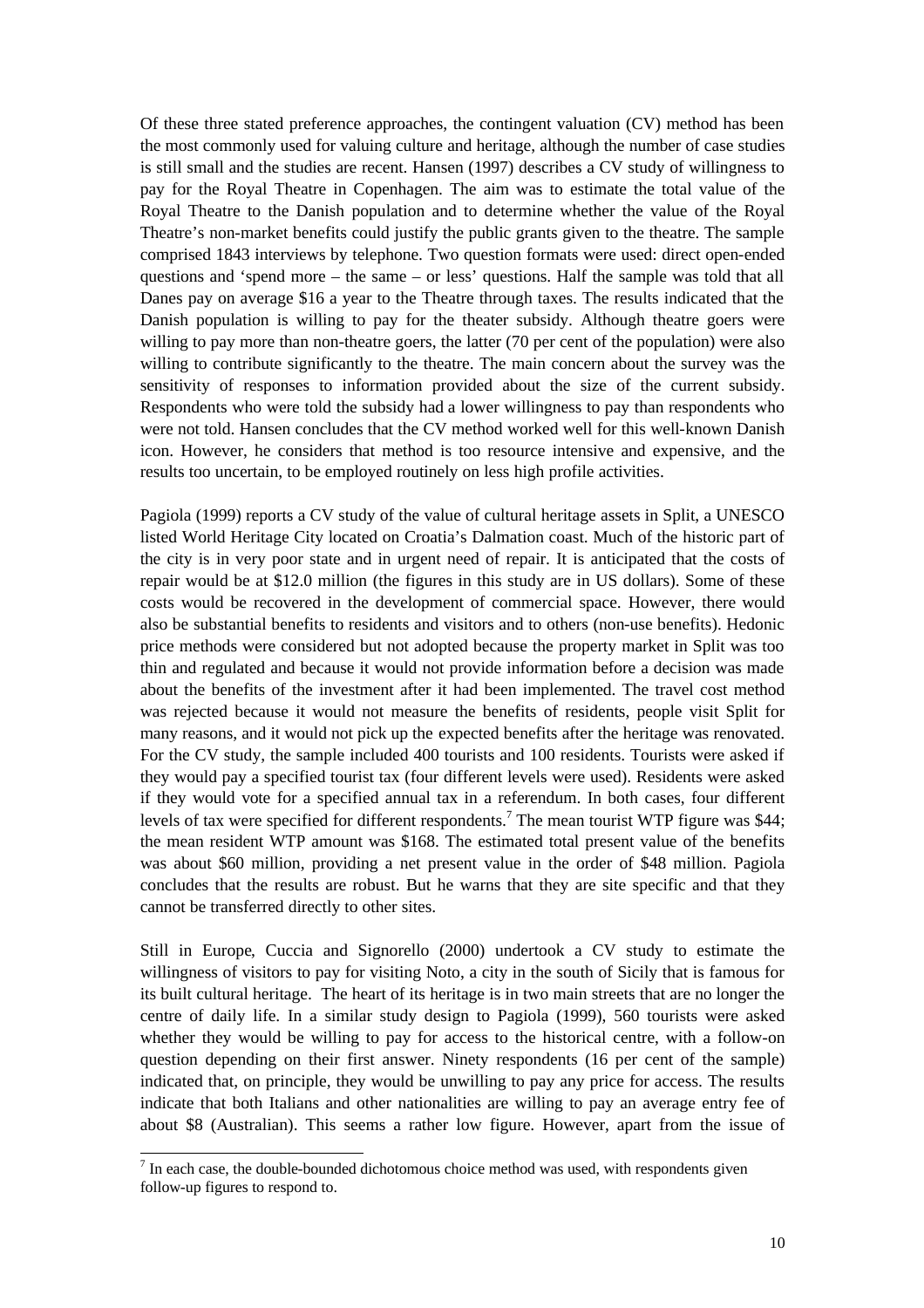protest responses, the authors have no reservations about the survey or its results and recommend the approach.

Moving to the United States, Kling et al. (2000) estimate the public good value of preserving a local historical landmark, namely an historic hotel in the medium sized town of Fort Collins. The authors again use CV, remarking that it is 'virtually the only valuation method applicable when non-use values are important'. They also use a referendum–style dichotomous choice question. In the valuation question, people were asked either whether they would be willing to vote yes to a one-time property tax for the stated purpose or whether they would vote yes to spending part of a revenue surplus on the building rather than receive a tax rebate. Respondents were also given two different amounts of historical information (high and low) about the building. The survey was mailed to 501 households. Although 252 surveys were returned, 40 had no usable information for one or more variables and 35 were rejected as protest votes, leaving only 177 usable responses. The resulting willingness to pay figures for the rebate hypothesis was double those for the extra tax option. They were also much higher for households given more information about the building. For the short description, the mean WTP was \$86 for the tax payment vehicle and \$195 for the rebate vehicle. For the long description, the mean WTP was \$126 for an additional tax and \$434 out of a potential rebate. In total, the city's households value the public good aspects of the restoration at between \$2.5 million and \$13 million, which exceeds the city's likely financial commitment.

These CV studies demonstrate the practicality of CV studies for major standalone heritage buildings or areas. However, as Hansen notes, the method may not be practical for smaller buildings or areas. And, as Pagiola remarks, the results cannot be routinely transferred to other buildings and cites. The studies also illustrate the sensitivity of the results to the payment vehicle assumed and the information provided.

More generally, several major reviews have highlighted substantial problems in the use of CV methods. The most authoritative review was conducted by the high level panel, including several Nobel prize-winning economists, set up by the U.S. Department of the Interior to examine the CV studies made in the aftermath of the Exxon Valdez oil spill in 1989 (NOAA, 1993). Hausman (1993) contains a particularly critical assessment of CV with contributions from many leading economists. Likewise, Knetsch (1994) provides some cautionary remarks. The following are some main concerns.<sup>8</sup>

- **Information**. CV results are very sensitive to the information provided. This was very apparent in Australia's largest CV study— the CV study for preservation of Coronation Hill within the Kakadu National Park (Imber et al., 1991). It is essential to provide an accurate description of the expected effects of the choice being proposed.
- **Part-whole problem**. Respondents often fail to distinguish between the benefits of part of an environment (e.g. one lake or one building) and the benefits of the whole environment (the set of lakes or buildings). CV surveys that deal with only one building could be misleading. Valuing one heritage listing at a time could produce a significant over-valuation of the heritage stock in the city.

-

<sup>&</sup>lt;sup>8</sup> Abelson (1996) provides an overview of the issues in contingent valuation.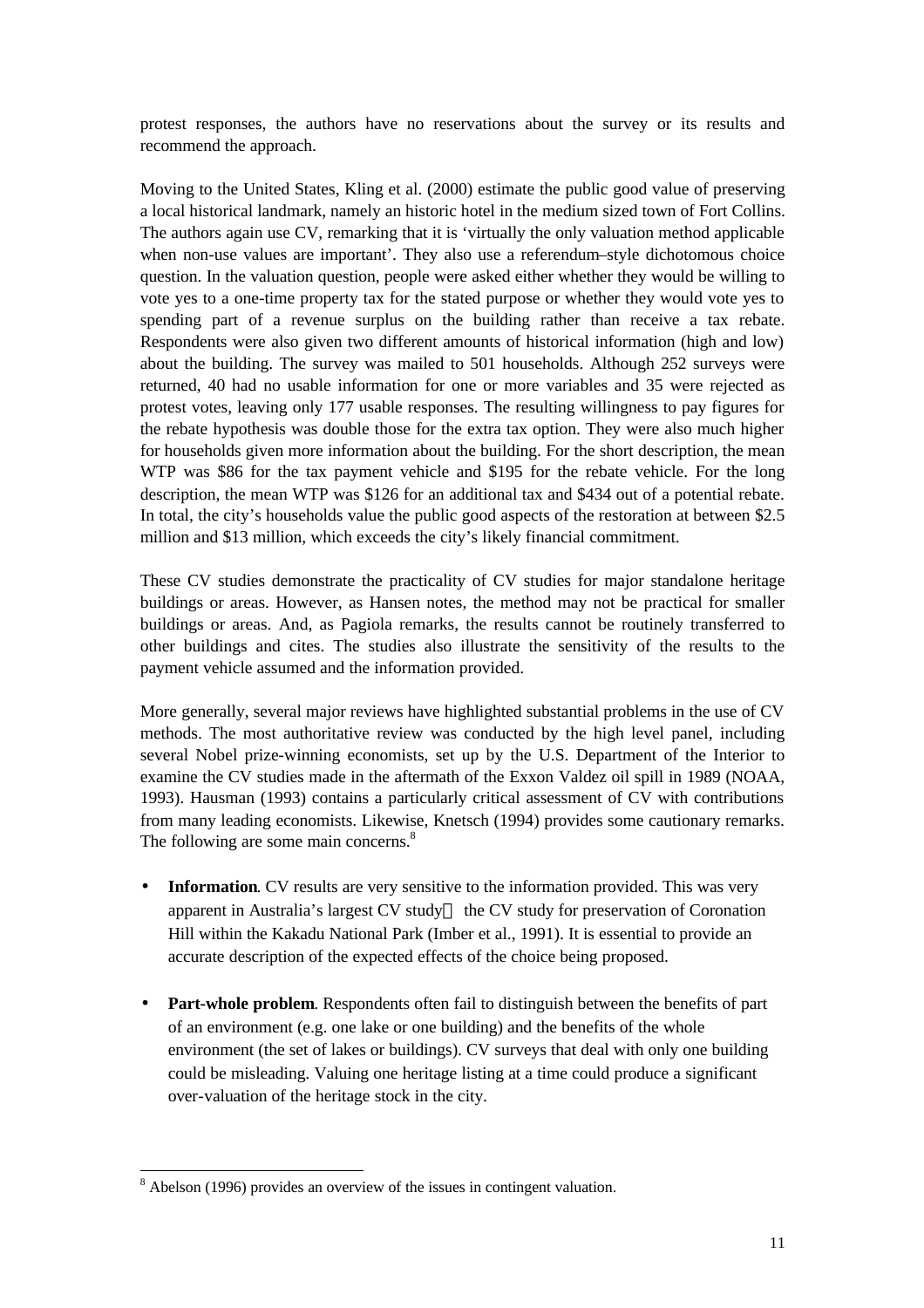- **Budget constraint**. It is important that respondents be reminded of all their possible payments and of their budget constraint,
- **Non-market nature of the good**. Individuals are not familiar with the notion of valuing and paying for heritage. Respondents have to be introduced carefully to the notion of contributing to heritage.
- **Validation**. It is difficult to test whether the answers provided to hypothetical payment questions are realistic and valid.
- **Thoroughness**. CV surveys are not easy or quick. They should generally be carried out in person rather than by mail or telephone.

Finally, note the context for the valuation of heritage. As Pagiola (1999) and Kling et al. (2000) show, the general purpose of valuation is to determine whether the benefits of heritage conservation exceed the cost. The cost includes renovation and maintenance expenditures and may include reduced revenues because land or property is not used as intensively as it could be. In cost-benefit analysis, the costs of renovation and maintenance reflect the value of output foregone due to using resources in renovation and maintenance. If nominal payments to labour exceed the value of output displaced, labour should be costed at a shadow price that represents its opportunity cost. This ensures that any extra income generated by working in the heritage sector is included in the estimated net benefit of the project.

However, some analysts value heritage using economic impact analysis (EIA). In EIA, the local economic benefit is the product of total expenditure on local inputs and a local production multiplier. For example, suppose that government (or the owner of a heritage building) spends \$10 million on a heritage renovation, of which \$5 million are spent on local labour and other local inputs. This \$5 million would in turn generate further local expenditure and production. Because the multiplier equals  $1/(1-MPP)$ , where MPP is the marginal propensity to produce, the multiplier here equals is  $1/(1-0.5) = 2$ . The total local impact on output and incomes would then be \$5.0 million  $\times$  2 = \$10 million. Sanderson (1994) uses the EIA method to estimate the economic effects of historic preservation in Rhode Island. In Australia, the Urban Consulting Group (1995) appeared to recommend the use of EIA for estimating the economic effects of heritage listing.

The problem with EIA here is that expenditure on anything may generate some local output and income. For any given multiplier, it is immaterial whether government spends \$10 million on a hospital, on a heritage project, or in digging holes and then covering them up. Spending money on heritage means not spending it on hospitals or on digging holes. The important issue is which of hospitals, heritage or holes in the ground will provide the greatest social benefits. Similar arguments apply to private expenditures. In EIA, all expenditures are beneficial. Indeed, the higher the expenditure, the greater the benefit. There is no concept of opportunity cost. It is therefore not generally a useful method for assessing the value of a heritage listing.

In conclusion, the benefits of heritage listing are principally the general enhancement of the city environment for visitors, local residents, and the public at large. These benefits are generally small per individual but enjoyed by a large number of people. There are few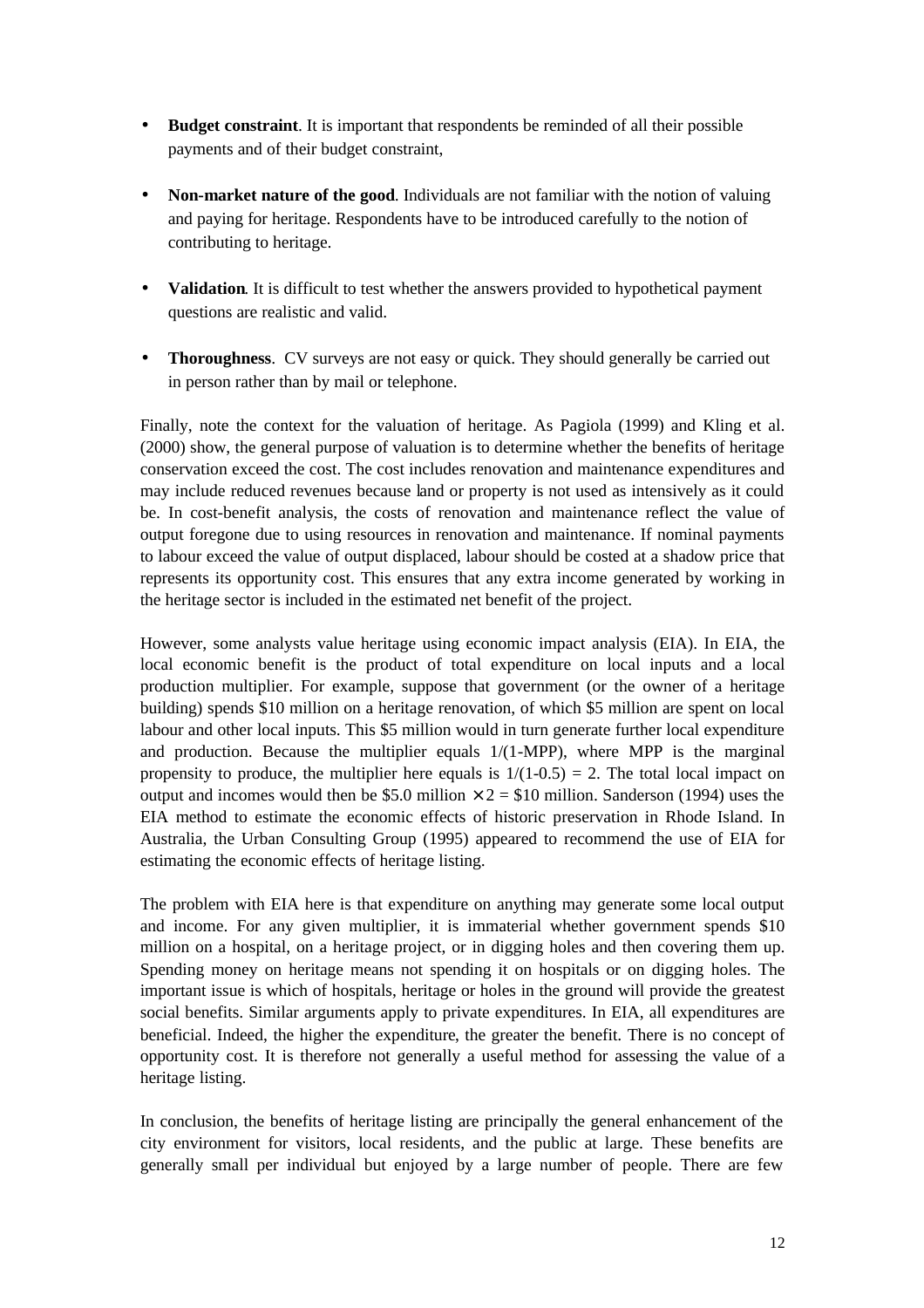discrete large benefits to specific community groups. The only valuation method that can attempt to identify these general and diffuse benefits is the stated preference approach, usually by some form of contingent valuation. Other valuation methods have limited application. However, CV methods require considerable resources and it has yet to be shown that they can be used for valuing an individual building in a complex city.

## **4 Heritage Buildings in Sydney: Seven Case Studies**

All seven buildings considered below are listed as being of state significance. Six of the buildings are located in Sydney's Central Business District and one is in Parramatta. The seven buildings are:

- The General Post Office at 1 Martin Place,
- Westpac Bank building, 341 George Street, at the west end of Martin Place,
- Wales House, 66 Pitt Street, at the junction with O'Connell Street,
- Liner House, 13-15 Bridge Street, southern side,
- The Parcels Post office / Medina apartments, Railway Square, close to Central Station,
- The Strand Arcade, from 412-414 George Street through to 191-195 Pitt Street,
- 60 Macquarie Street, Parramatta.

l

Pictures of the first five buildings are attached to the report.

The buildings represent a cross section of adaptive uses. Two are used as offices (Liner House and 60 Macquarie Street, Parramatta), one is a continuing retail use (Strand Arcade), one building has been converted to a hotel (Wales House) and another to serviced apartments with some retail (Parcel Post office). The GPO has been converted to a mix of uses, a hotel, offices, retail and a continuing post office. The Westpac building has not been renovated.

Before considering how the public benefits of these buildings could be valued, it is important to understand the city context. The City of Sydney's Local Environmental Plan contains three heritage schedules (City of Sydney, 2000). Schedule 1 lists 443 heritage buildings and sites in the city, of which the NSW Heritage Office registers 220 as being of state significance. The attached figure shows this Schedule. Schedule 2 lists 48 building elements in the city. Schedule 3 lists 64 archaeological, townscape and landscape items.

The scope and richness of heritage in Sydney raises several issues. First, can an individual building be valued in isolation from its precinct? If not, people need to be informed about the relationship between the building and its precinct. Second, is it possible to distinguish the heritage value of one building from the heritage value of the whole city? This is a 'part-whole issue'. As Knetsch (1994) demonstrates, CV surveys that deal with only one item at a time (in this case a building) can be seriously misleading. Thirdly, there is the issue of the budget constraint. Supposing that someone values conservation of a representative state listed building at \$50 and conservation of a City Council listed building without state significance at \$25. The implication would be that they would value the total building heritage in Sydney at \$16,575, i.e. (220 buildings  $\times$  \$50) plus (223 buildings  $\times$  \$25). This may be realistic. But the important issue is that individual valuations of the whole and the part should be consistent.<sup>9</sup>

 $9$  However an important practical distinction may be made between the valuation of the whole heritage which is part of our wealth (including non-financial wealth) and what we are willing to pay out of our income to conserve a particular building. See section 5 for discussion of this.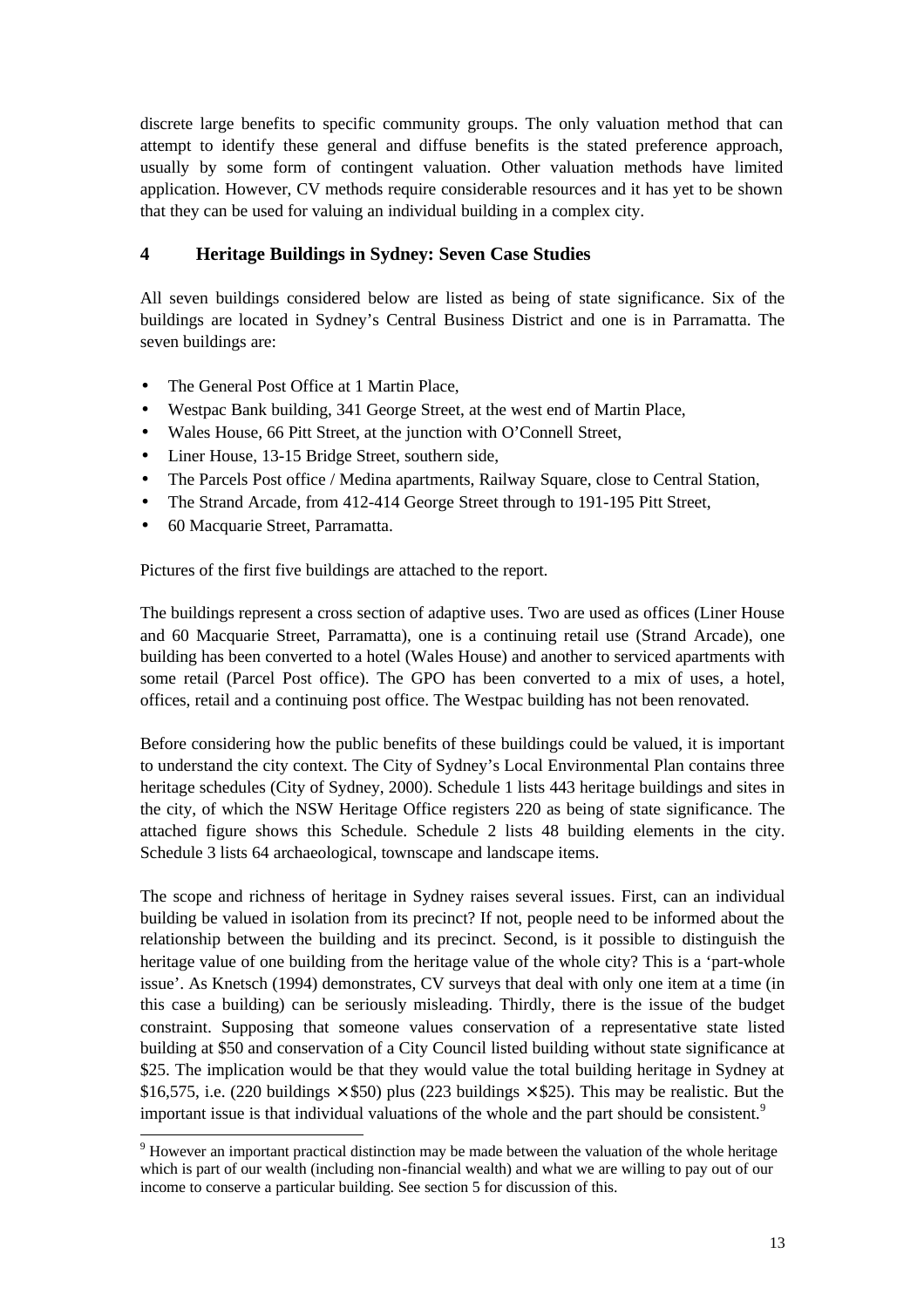We now consider the seven case studies. In particular we consider two issues. First, what is the nature of the public benefit due to the heritage in each case? Is there a benefit to local property owners, to tourists or other visitors, or to the general public (a non-use value). Second, what valuation issues arise in each case?

The **GPO** is arguably Sydney's premier built heritage building. In the words of Ann Lumley, 'The whole building was intended to be an inspiring symbol of the city, the colony and its place in the British Empire'.<sup>10</sup> Completed in 1874, on the site of the former colonial post office, the GPO was at the heart of the business district: the home of the post, the telegraph and the telephone on which both the economy and much social life depended. The Clock Tower was the most famous meeting place in Sydney. The building itself is considered the finest example of the Victorian Italian Renaissance Revival style in Australia. Its long public colonnade is a rare architectural element in Australia. It is the largest and most impressive post office building in New South Wales and possibly in Australia. It is the most admired monumental sandstone street façade in Sydney.

The GPO was closed in 1988. After the Newcastle earthquake in 1990, the government spent \$38 million to make the GPO earthquake proof. In 1999, the dramatically redeveloped building was reopened with the retention of the façade, a five star hotel with 417 rooms including 59 heritage rooms, a modern office block, retail fronting on to Martin Place, and a post office in the original location fronting on to George Street. Because of its location, the hotel is especially popular with business people, but it does not draw many pure tourists.

In regard to the public benefit of the heritage of the GPO building, three issues would need to be considered. First, many people, usually over 40 years of age, would regard this building as 'priceless' and could be unwilling to place monetary figure on its conservation. Second, on the other hand, many people under 40 have not experienced the importance of the GPO as the heart of commercial and social life in Sydney and would be unaware of its long historical importance. Their WTP answers could be very sensitive to the information provided to them. Third, the renovation is so powerful and effective that many people, including the writer, would have had difficulty imagining how successful the renovation would be and so, even though favouring conservation, may have undervalued it.

The **Westpac Bank building** in George Street, at the western end of Martin Place, stands on a site that provided the Head Office of Australia's largest private bank from 1853 until 1970. The current building was constructed between 1927 and 1934. Together with the adjacent former Commercial Banking Company building to the south, the building forms an important focus and closure to the western end of Martin Place and relates well to the heritage buildings close by in Martin Place that are clad in similar sandstone and granite materials. The building itself is regarded as a fine example of the Renaissance Commercial Palazzo style of architectural design from the 1920s. It contains a stunning banking chamber the length of the ground floor with few columns, and notable for lavish use of marble, scagliola and pressed metal. The building exemplifies the power, optimism and opulence of the banks in the 1920s.

This building is unlike the others in this sample because it has not yet been renovated. However, it is quite easy to imagine what it would look like after renovation because the opportunities for external alteration are minimal. An important issue in valuing the building

-

<sup>10</sup> Quoted in *No.1 Martin Place: The Story. Meet Me Under the GPO Clock*, No.1 Martin Place (1999).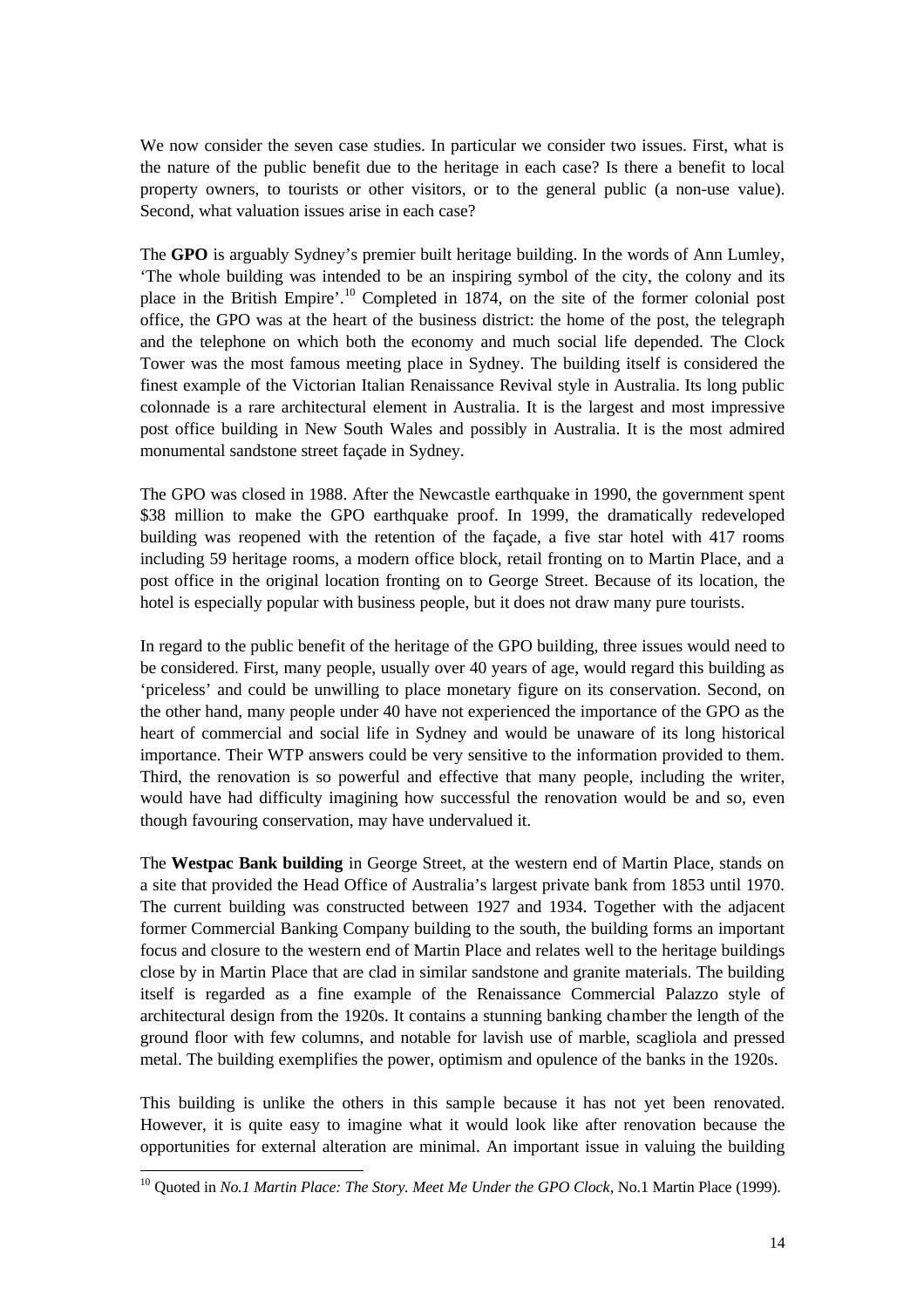would be the presentation of information on its historical features. Another key feature is its relationship to Martin Place and its importance in this precinct. A third issue might be the role of the bank. Banks are not popular in Australia and some people might consider that the bank, not they, should pay for conservation of the building.

The **Wales building** (66 Pitt Street) also has an important history.<sup>11</sup> The site of the building was the home of the Sydney Morning Herald from 1856 to 1955. The present building was designed for, and fulfilled, this purpose from 1927 to 1955. The exterior of the building is a fine example of the inter-war commercial Renaissance Palazzo style, then popular for office buildings of this type. The building with its rounded corner treatment on the prominent narrow-vee site provides a strong visible element in the townscape. The building is now being converted into a five-star hotel that retains some internal building details and historical references to the Fairfax eras. The hotel will open up the building to more visitors than before. But the prime public benefit will be the preservation of the urban landscape for the every day visitor to the area. It will not be in itself a tourist attraction. The strength of the external architecture, and the minimal change to it, would have made this a relatively easy building to value before the conservation was undertaken. But the valuations may again depend on the amount of historical information that is provided to the respondent.

**Liner House** in Bridge Street is a very different kind of building as can be seen in the attached figure (taken when the building was new). Liner House was completed in 1961 and represented a major departure from the sandstone buildings that line the southern side of Bridge Street. Liner House was awarded the Sir John Sulman medal for the most meritorious building constructed in NSW in 1961. Lucas et al (well-known heritage architects) describe the building as, 'an outstanding and relatively intact example of an international style, curtain walled office building, distinguished particularly by the quality and consistency of its design, the fineness of its finishes, and its sensitivity to its contemporary neighbours and streetscape'. To the popular mind this could be regarded as a controversial view. Today the building appears to the consultant to be tired and rundown and out of place with the handsome sandstone buildings on either side. It is possible that, without strong advocacy of its 1960s architectural merits, it would not score very highly in a survey of public opinion about its value $12$ 

The same would probably not be true for the old **Parcels Post building** in Railway Square. The State Projects heritage group describes this building as having historical, aesthetic, technical and landmark significance. Its historical significance lies in its role as the major parcels office from 1913 to the 1960s. The handsome building combines Chicago School design with Italianate details. It is an early example of the use of a partial steel framework, encased in concrete, to maximise internal floor areas. The building is prominently located when viewed from two of Sydney's major streets (George and Pitt Street) and is an important part of the Railway Square precinct, which contains several buildings in similar materials and style. The Parcels Post building has now been renovated as serviced apartments along with some public facilities and retail at ground level. On the southern side, three new office blocks will be built. These may well benefit from the visual amenity provided by the renovated

-

 $11$  The Bank of New South Wales owned this building after the Fairfaxes.

 $12$  Before seeing this building, the research assistant on the field trip was firmly of the view that valuations of heritage should be left to the experts who would be better able to judge the value of conservation, especially before it occurs, than the uninformed and inexpert public. After seeing this building she was equally adamant that heritage decisions should not be left to the experts!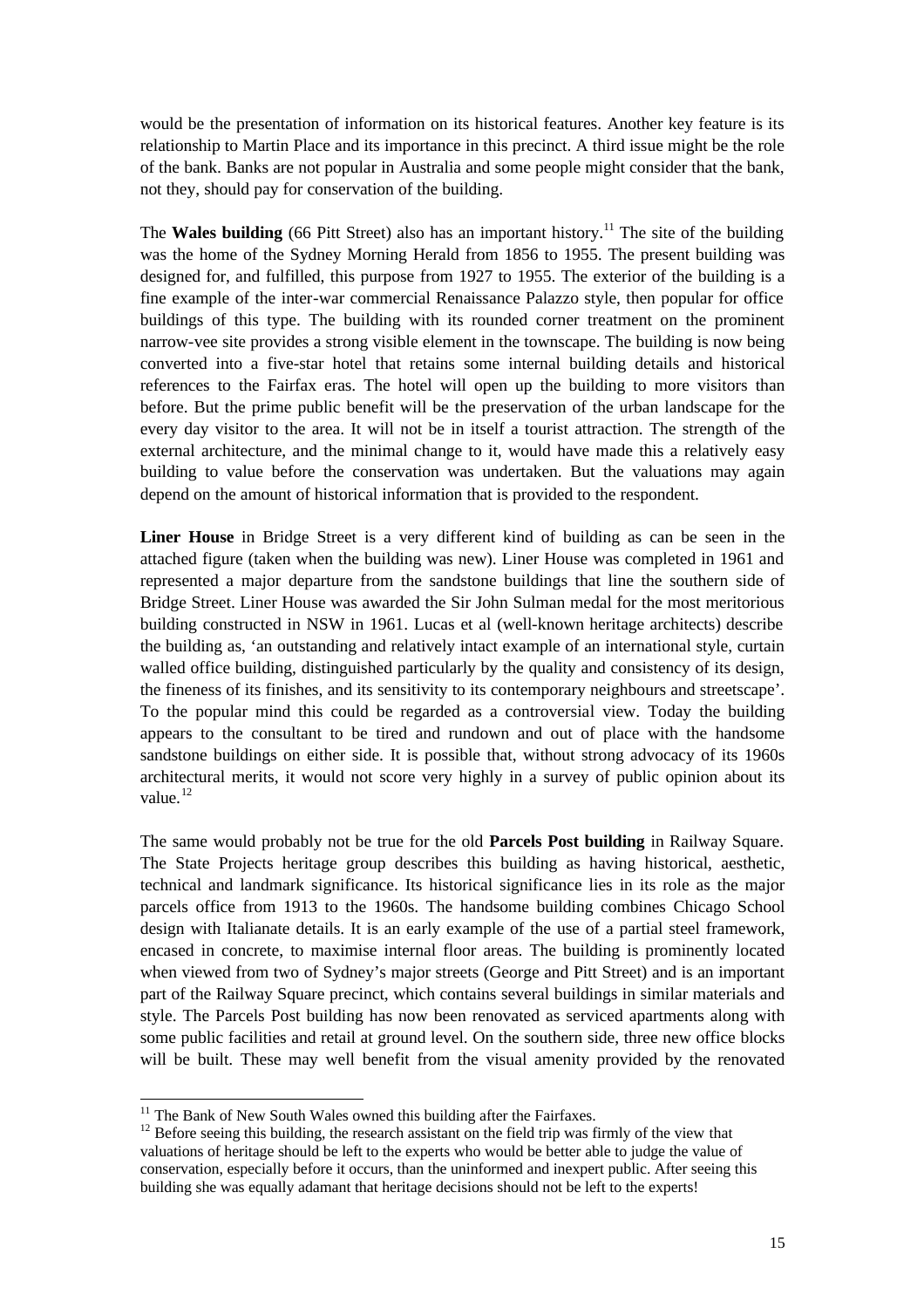Parcels Post building. In this case, important valuation issues appear to be the location of the building and the close architectural relationship of the building to the precinct.

The **Strand Arcade** consists of five-storey buildings to George and Pitt Streets connected by a three-storey section on the middle. It stands at the heart of Sydney's retail centre. Built in 1891-2, the arcade was remodelled in 1969 and reconstructed in 1978 after severe fire damage. The reconstruction recreated the Victorian features of layout, materials (timber, tiles and glass), colour and detail. For this, it won a Royal Australian Institute of Architecture Merit Award. The finished product, together with the Queen Victoria building a few hundred metres up George Street, is one of very few examples of Victorian retail style anywhere in the world. It stands in strong contrast to the chrome, stainless steel and marble of modern shopping centres.

The Strand Arcade is especially attractive to 'destination' merchants and shoppers who specialise in fashion and jewellery. Of all the buildings on our list, the Strand Arcade is most likely to have a positive impact on local property values by acting as a strong shopping magent. Together with the local shops, many of which have heritage features, there is an ambience of colour and vibrancy in and around the Strand Arcade. However, so many factors affect property values in this precinct that it would be very difficult, if not impossible, to determine through statistical analysis whether the Strand Arcade, and more particularly the *style* of the arcade itself, has any impact on revenues or property rents in the precinct. Even a contingent valuation survey would find it difficult to determine which attributes of the Arcade have most value and whether these values enhance local business. This would be particularly true of valuation surveys before the Arcade was reconstructed because of uncertainty about the appearance after renovation.

The final case study is **60 Macquarie Street**, Parramatta. This is an attractive three-storey Georgian house with several original features such as fireplaces, ceilings and staircase, built in 1842 by Houison, one of the first architects in the colony. It is located close to the centre of the Parramatta CBD and stands opposite the handsome Leigh Memorial Uniting Church with features from 1821. The old building at 60 Macquarie Street has now been converted into offices, with a large office block immediately behind on the same site. Jones Lang Lasalle, the property manager, considers that 60 Macquarie Street adds significantly to the local streetscape value, but that it does not have any impact on local property values and that it does not itself attract tourists to the area.

Table 2 shows the apparent main public beneficiaries of the heritage features of each building. This is of course quite distinct from the locational advantage of each site.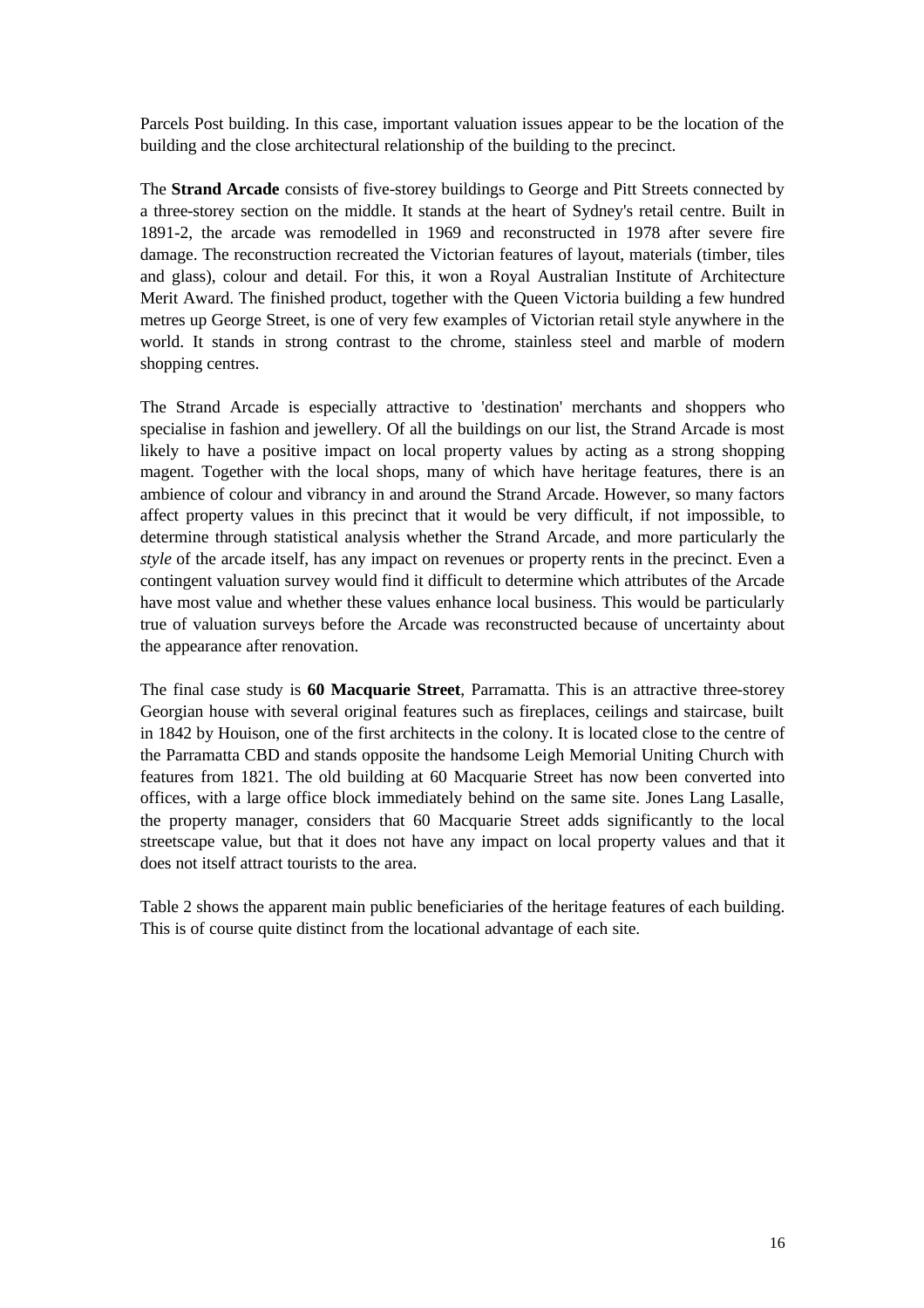| Table 2              |                                   | <b>Study Sites and Public Beneficiaries</b> |                   |                |                 |                 |            |  |  |  |
|----------------------|-----------------------------------|---------------------------------------------|-------------------|----------------|-----------------|-----------------|------------|--|--|--|
| <b>Site</b>          | Precinct                          | New use                                     | Local             | Local          | Tourists        | Other           | General    |  |  |  |
|                      |                                   |                                             | <b>Businesses</b> | Residents      |                 | <b>Visitors</b> | Public     |  |  |  |
| <b>GPO</b>           |                                   | Martin Place Hotel, office Yes              |                   | N <sub>0</sub> | <b>Yes</b>      | <b>Yes</b>      | Yes        |  |  |  |
|                      |                                   | and retail                                  |                   |                |                 |                 |            |  |  |  |
| 341 George St.       | Martin Place Banking <sup>a</sup> |                                             | N <sub>0</sub>    | N <sub>0</sub> | N <sub>0</sub>  | <b>Yes</b>      | <b>Yes</b> |  |  |  |
| Wales House          | O'Connell St. Hotel               |                                             | N <sub>0</sub>    | N <sub>0</sub> | No <sup>b</sup> | <b>Yes</b>      | <b>Yes</b> |  |  |  |
| Liner House          | Bridge St.                        | <b>Offices</b>                              | N <sub>0</sub>    | N <sub>0</sub> | $No^b$          | <b>Yes</b>      | <b>Yes</b> |  |  |  |
| Parcels Post         | Railway                           | Apartments                                  | Minor             | Minor          | No <sup>b</sup> | <b>Yes</b>      | Yes        |  |  |  |
| building             | Square                            |                                             |                   |                |                 |                 |            |  |  |  |
| <b>Strand Arcade</b> | George and                        | Retail                                      | Yes               | No             | Yes             | <b>Yes</b>      | Yes        |  |  |  |
|                      | <b>Pitt Streets</b>               |                                             |                   |                |                 |                 |            |  |  |  |
|                      | 60 Macquarie St Parramatta        | <b>Offices</b>                              | No                | No             | No              | Yes             | Yes        |  |  |  |

(a) Original use has not changed.

(b) It is assumed that people do not visit these precincts for tourism purposes. However, these buildings do add to the general tourism character of Sydney.

The following main conclusions can be drawn about the beneficiaries of these heritage buildings.

- The heritage features of the study sites have limited impacts on the trading conditions of neighbouring properties. The Strand Arcade is a possible exception. The GPO building may also enhance trading around Martin Place, although not necessarily more than would a modern building with similar trading businesses inside.
- The sites have little direct impact on local residential values. However, the enhanced style and history embodied in the heritage listed buildings very likely have an indirect impact on the quality of the city and hence on CBD residential property values.
- Only two sites, the Strand Arcade and the GPO, appear to be tourist destinations in their own right. However, all other buildings (with the possible exception of Liner House) appear to the writer to contribute substantially to the local precinct quality. Thus all sites enhance the overall quality of the city and the general visitation experience.
- Many members of the public may consider that the heritage of these buildings is important and should be conserved even though they may not actually visit the site.

This site-specific discussion confirms our earlier general conclusion that the only practical way to value these public benefits is likely to be through some form of stated preference survey.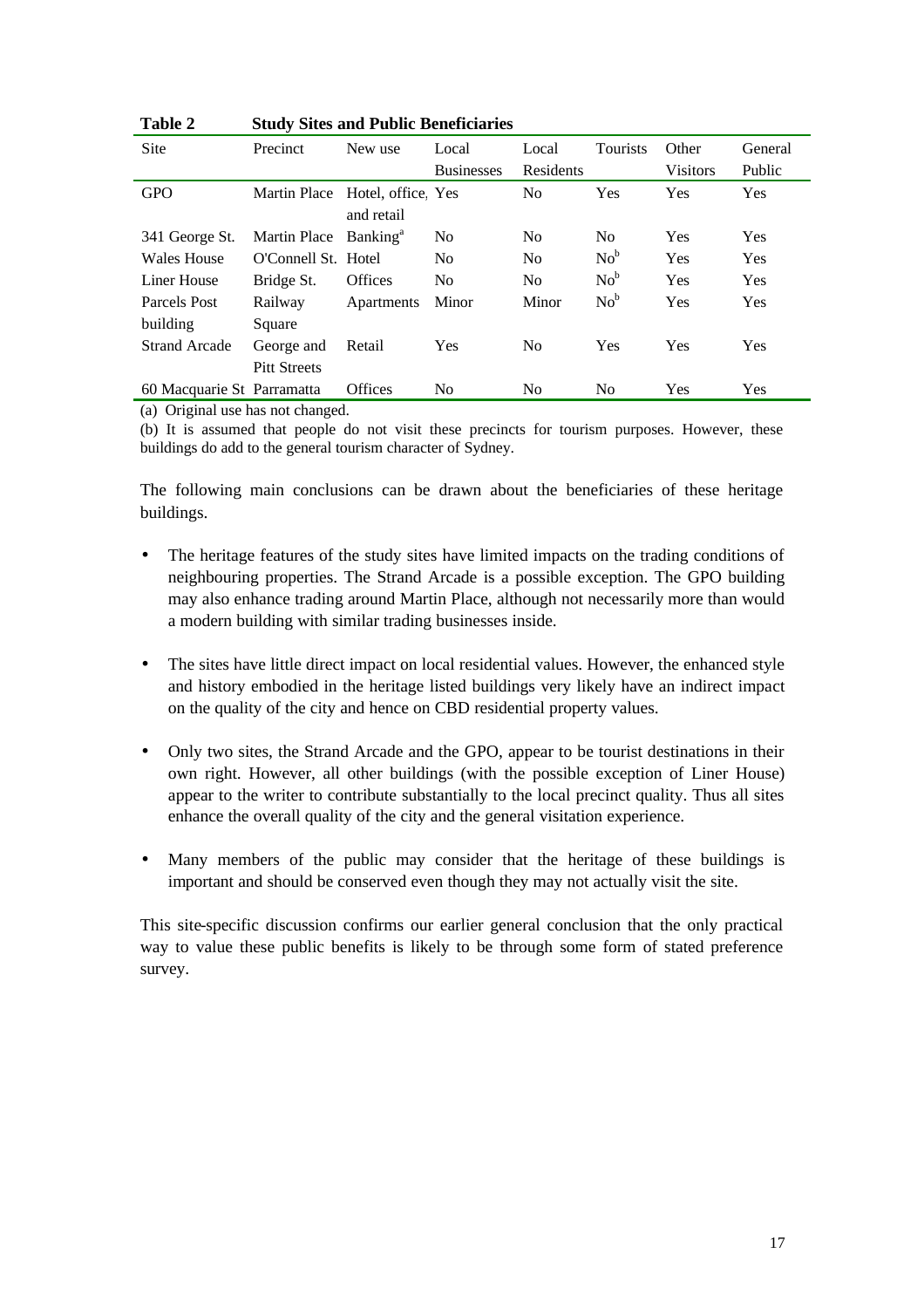## **5 Conclusion: The Valuation of Heritage Buildings in Sydney**

The review of site-specific valuation issues confirms some of the difficulties that would be encountered, and need to be dealt with, in a CV study of heritage values.

- There is a significant part-whole valuation problem. The individual buildings are part of a rich urban mosaic in Sydney. It may not be easy to identify the value of an individual building separately from the value of the whole.
- A related issue is that some buildings may be considered more valuable as part of a precinct than as standalone buildings. For example, the Westpac Bank building in George Street is enhanced by, and enhances, Martin Place. Also, handsome though it is, the Parcels Post Office building may be considered to have greater value as part of Railway Square (which includes Central Station, the old Dental Hospital and the Sydney Institute) than as a standalone building.
- A theme through all the case studies is the crucial importance of information. Information will decisively affect valuations. But it may be difficult to distinguish between the provision of objective information and advocacy argument.
- A related issue is what exactly is being valued in each building? This problem arises most strongly when a building also has a use value, as the Strand Arcade has for shoppers, which is largely independent of its heritage quality.
- Ideally, individuals' valuations of heritage are required *before* a heritage building is restored. However, many people who are not trained in architecture may find it difficult to visualise how a run-down building could be restored. The stunning redevelopment of the GPO is perhaps an example of this.
- The general public is not familiar with the notion of valuing and paying for heritage. This may arise as a special problem where the owner is seen as the responsible party, as it might for example with the Westpac bank building in George Street. Respondents have to be introduced carefully to the notion of contributing to heritage.

These problems may be compounded in public valuations of lesser heritage buildings. The case study buildings are easily recognised major structures. Many decisions, possibly including more difficult ones, concern lesser buildings. For example, the nondescript corrugated iron shed behind the Parcels Post building is heritage listed. The public might find this more difficult to value than the Parcels Post Building.

Given these difficulties, how could community valuations of public benefits be obtained? The first step is to decide the objective(s): what should be valued and why? Do we want to obtain an estimate of the total value of heritage in Sydney? Is this a sensible question? Or, do we want to estimate the value of adding one or more heritage buildings to the heritage stock? The NSW Heritage Office has confirmed that the latter question is its chief concern because this is the focus of current decision making. This clarifies the objective of the valuation process. Nevertheless, the valuation process must be mindful of the criticism of CV that respondents often confuse the value of part of the environment with the value of the whole and ignore budget constraints.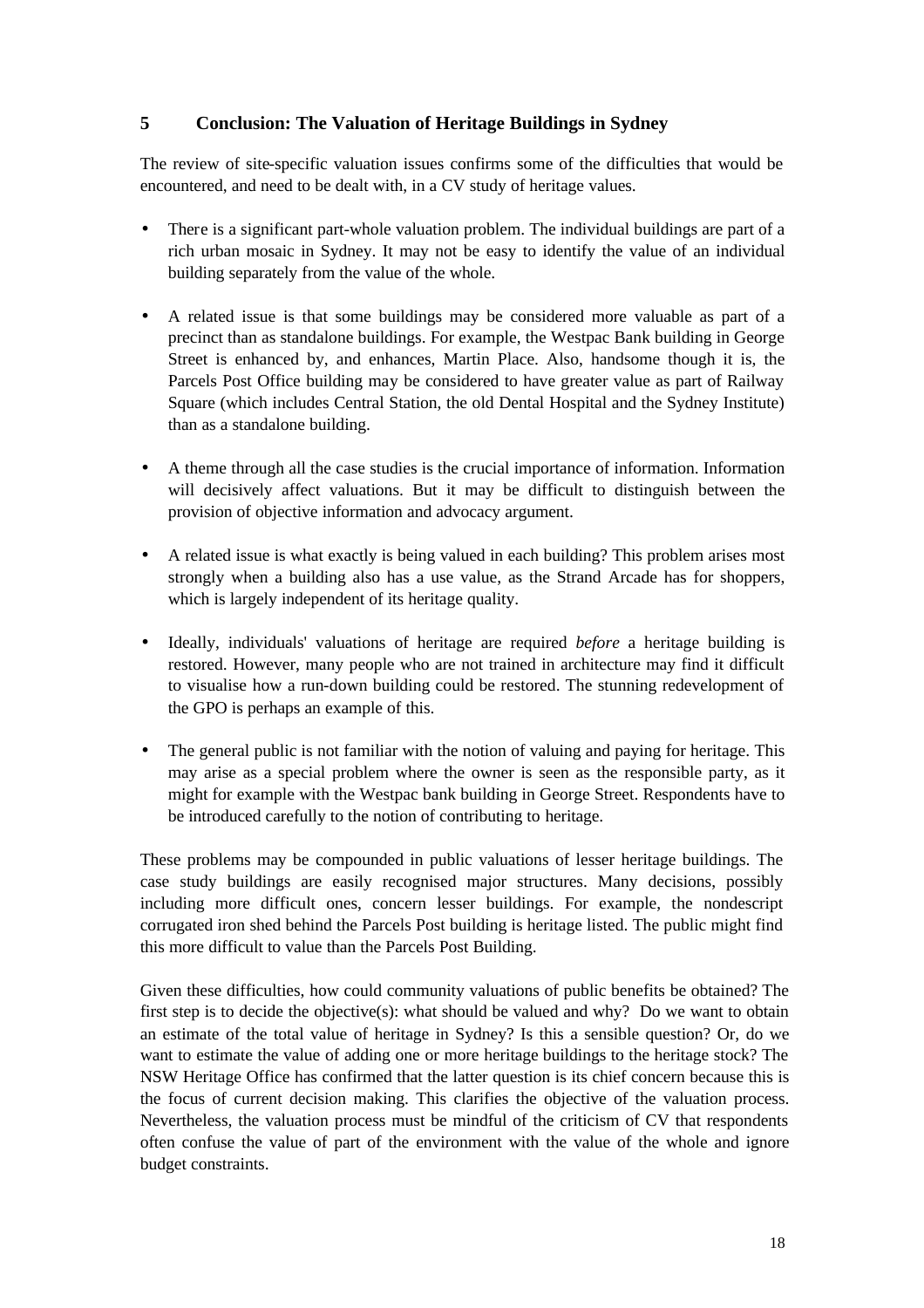Turning to the valuation process, this report recommends that if government wishes to examine the public benefits of a heritage building and the consequences for public decision making, government should carry out a staged research program along the lines outlined below.<sup>13</sup>

First, the relevant public authority should commission a series of in-depth focus groups to determine people's attitudes towards heritage, the issues that concern them, attitudes towards valuation questions, the role of information in valuation and so on. In the literature that we have reviewed, there is no reference to focus group market research. This is a striking omission. In this consultant's view, this type of research is critical for an understanding of complex issues before large-scale surveys are undertaken.

In order to carry out meaningful focus groups, considerable planning would be necessary. This would focus, inter alia, on the precise nature of the decisions to be made about heritage for particular buildings, the relationship between the building and its precinct, and the kind of information to be provided to the focus groups. To obtain a reasonable feedback, we expect there to be at least four to six focus groups (allowing for socioeconomic and residential differences) for at least two different buildings. Experimentation with information provision may also be desirable. Importantly, at least one building should be valued before redevelopment occurs.

Following analysis of these results, a broad base survey of households would be developed. The first stage of this would be pilot surveys that tested the main features of the survey format, such as the question(s) to be asked, the information about the buildings to be provided, and the impacts of budget constraints on individual willingness-to-pay valuations. Again it would probably be desirable to test people's valuations of two or three buildings. When the various difficulties of contingent valuation of heritage have been adequately resolved, the main survey would be carried out.

Overall, this process would probably take two years and could cost in the order of \$300,000. This work can be staged and reviewed at each stage. However, this report considers that there are no simple short-cut approaches to valuing built heritage in a large city.

#### **References**

l

Abelson, P., 1996, *Project Appraisal and Valuation of the Environment*, MacMillan, London.

City of Sydney Council, 2000, *Central Sydney Heritage Local Environmental Plan, 2000*, City of Sydney Council, Sydney.

Cuccia, T., and G. Signorello, 2000, 'A contingent valuation of willingness to pay for visiting a City of Art: the case study of Noto (Italy)', Eleventh Biennial Conference of the Association for Cultural Economics International, Minneapolis.

Hausman, J.A., (ed.), 1993, *Contingent Valuation: A Critical Assessment*, Elsevier Publishers, Amsterdam.

 $13$  This is only an outline of a possible procedure. Specifying a complete procedure is a complex task that is beyond the scope of this report.